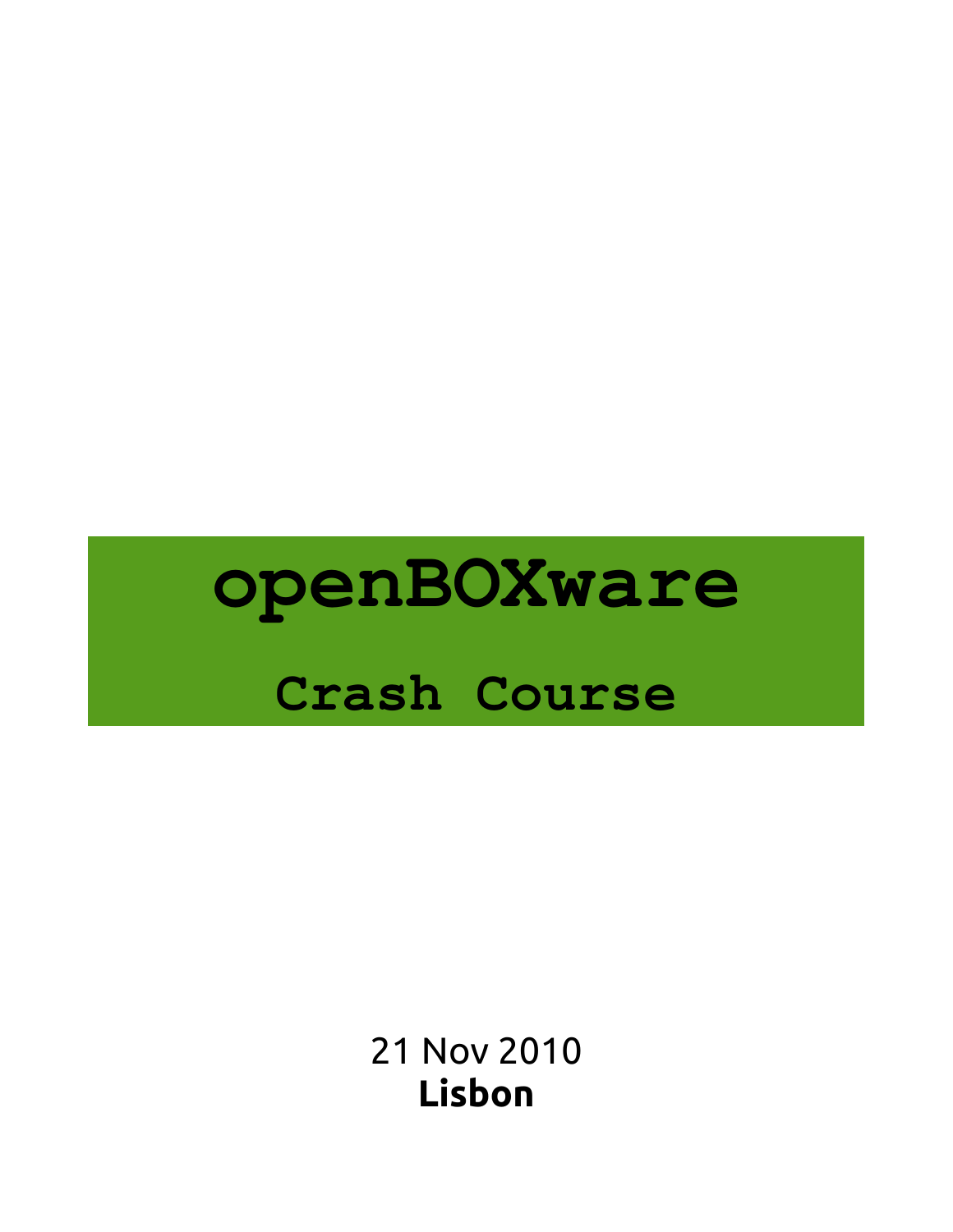# **1. Introduction**

The goal of the following document is to provide a quick and dirty introduction to the **openBOXware** framework, in order to speedily be able to develop application and extensions for the system, integrating with its multimedia capabilities.

**openBOXware** is an open-source multimedia framework, currently based on Mono/.NET, GStreamer and Qt. It provides a set of APIs that enable thirdparty add-in writers to easily leverage the framework's functionalities to stream multimedia data from and to a wide set of devices, including remote Internet TV providers on the Internet, content sharing services, local NAS or UPnP devices and many more.

The programming interface has been streamlined to ease exposure and consumption of multimedia resources, that can be easily shared between add-ins. The framework also enables third-party applications to be run and used by the user of the **openBOXware** enabled device.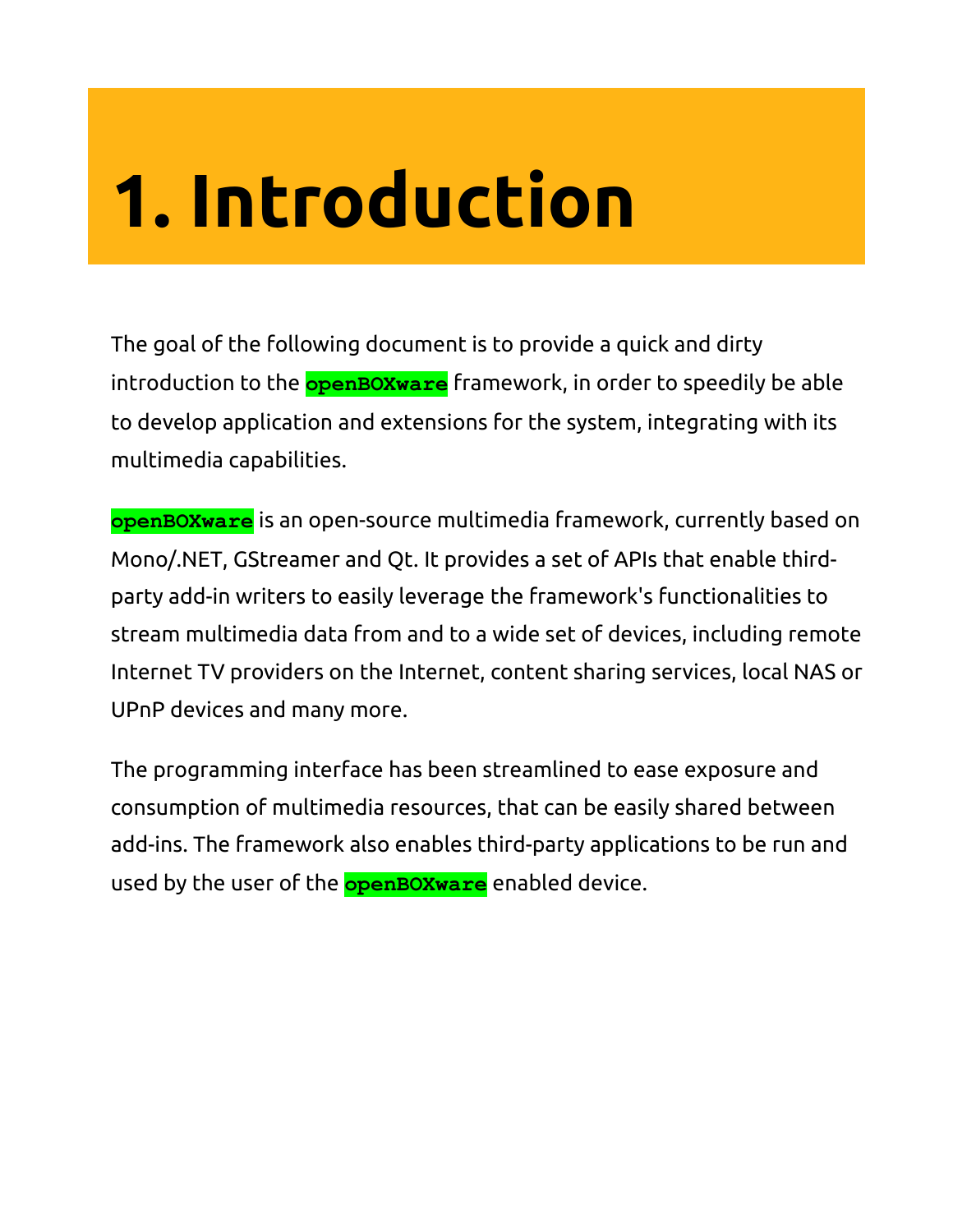# **2. Development**

The **openBOXware** framework provides an API that allows third-parties to develop add-ins. Each add-in may expose one or more components, called "*extension-points*" which may be of the following kinds:

- **Applications:** have a graphical user interface the user can interact with. They can be started and terminated at runtime, either in fullscreen mode or by using a "sidebar" mode. In both modes, an application can display complex GUI elements by leveraging the power of the Qt libraries.
- **Media Sources:** expose a browsable tree of multimedia resources in an abstract fashion. The contents are provided to the framework and can be accessed by other add-ins (for instance an application) or the framework itself. Multimedia resources thus exposed can be played back by the framework.
- **Media Targets:** expose a multimedia capable device to the rest of the framework. Each **openBOXware** installation has a local media target that displays video on the default screen and renders audio on the default output device. Additional media targets can install remote devices, UPnP media centers on the local net and so on. The framework will then be able to stream multimedia resources to any media target.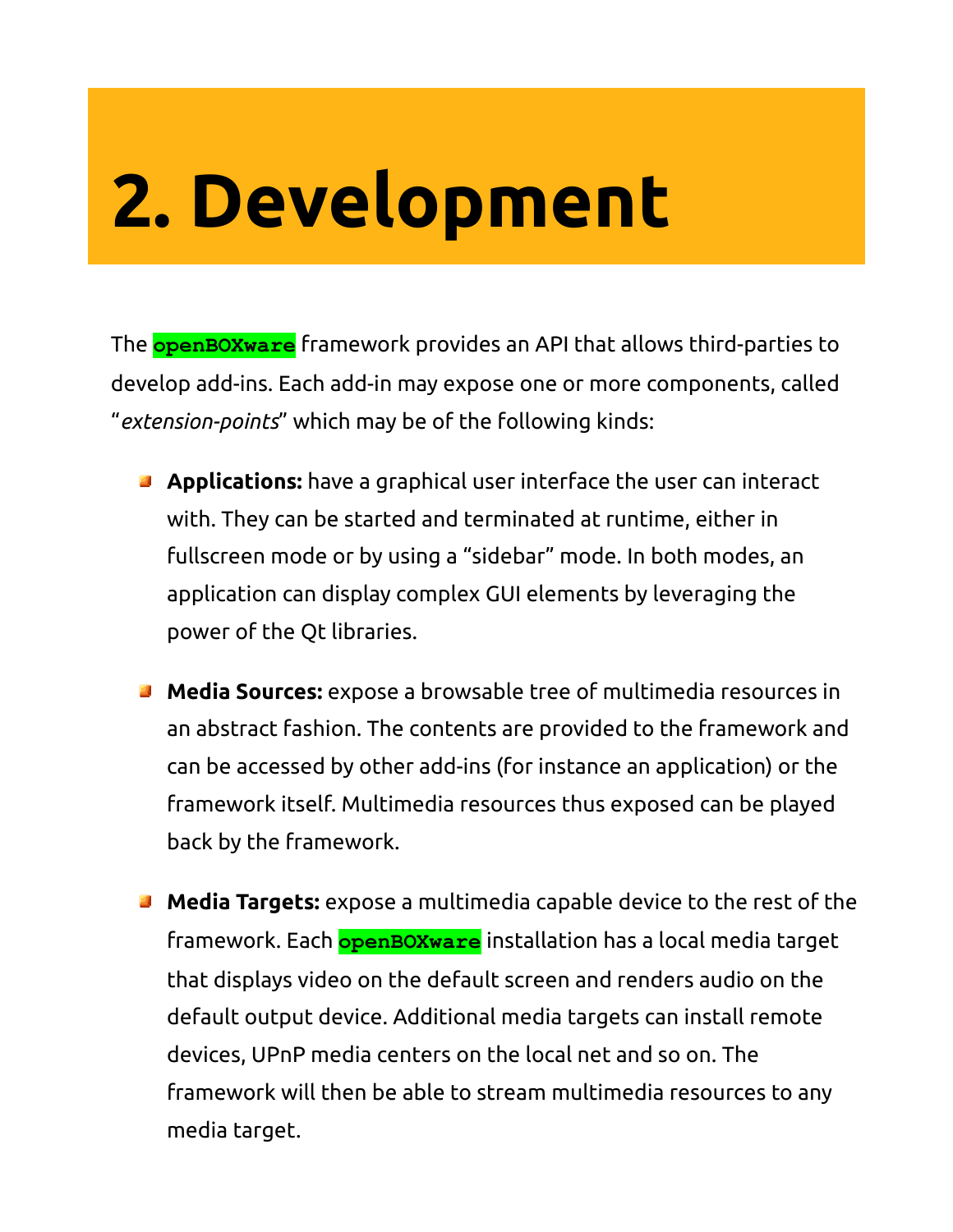#### **2.1. Requirements**

The framework has been tested on Linux systems (Ubuntu 10.04 and 10.10) with the following components:

- **Mono 2.6,**
- GStreamer 0.10.30,
- $\blacksquare$  Qt 4.5,
- **X11 / XV overlay.**

At its current state, **openBOXware** has been tested only on x86 based architectures. However, the required components can be deployed to ARM devices (attempts at porting are currently in progress).

The requirements are on-par with the packages provided by all core MeeGo installations. Thus **openBOXware** should be able to run on most MeeGo devices.

#### **2.2. Installation**

A distributable package, containing the **openBOXware** framework, development files and documentation, can be downloaded from: <http://www.openboxware.net/developers-area>

Source code can be obtained by registering on the project's Trac server, thus enabling read-only access to its SVN repository.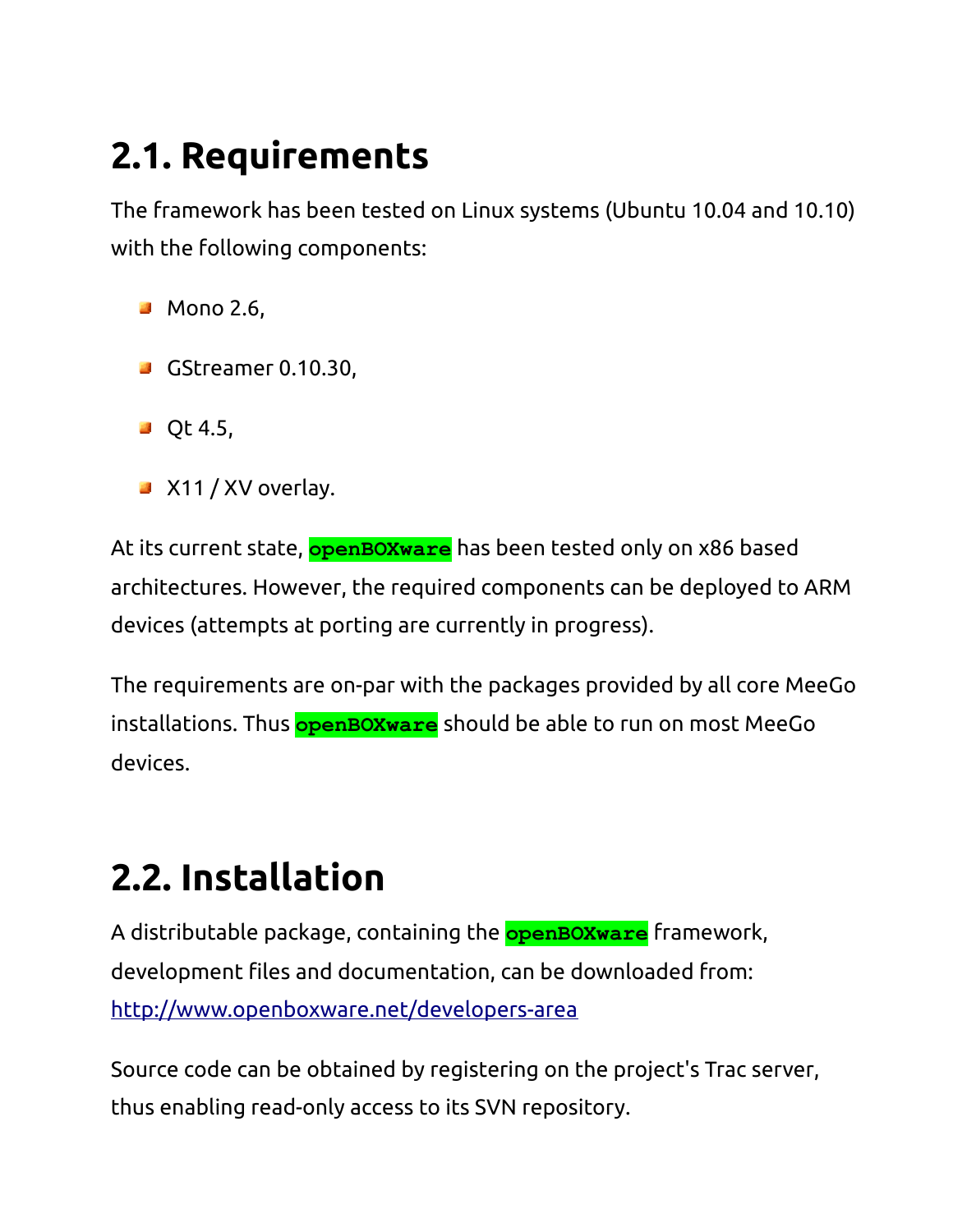#### **2.3. Application Store**

Add-ins developed by third-parties will be available for download on a dedicated application store (in development).

Several applications developed during a preview course on **openBOXware** are available, along with a set of tutorials.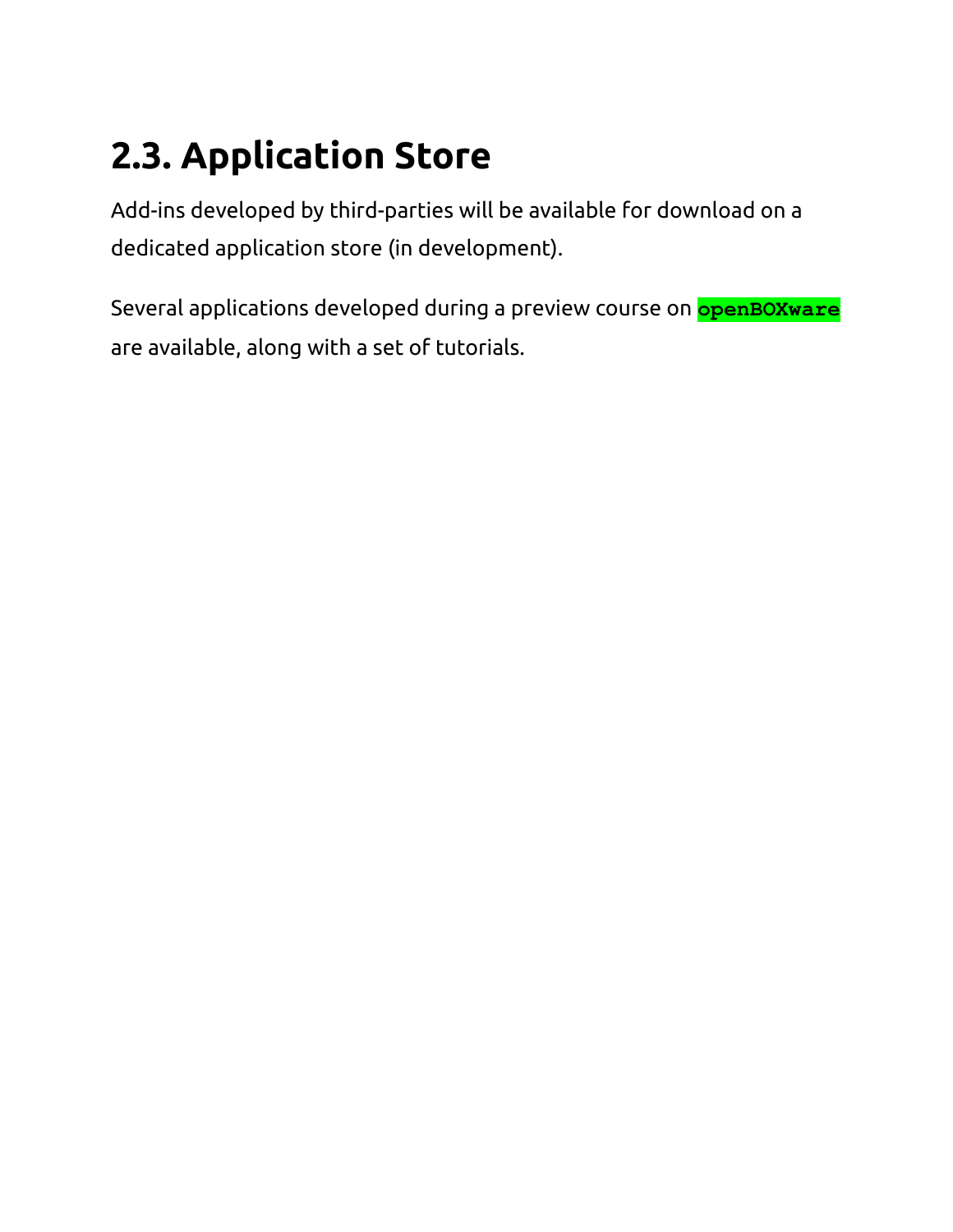# **3. Tutorials**

The following tutorials will be shown during the presentation course you are attending. All source code that will be shown is listed in the following pages with some comments that were deemed helpful to understand the framework's APIs and functions.

For complete documentation and the full API reference, please check out the official website at [http://www.openboxware.net/developers-area.](http://www.openboxware.net/developers-area)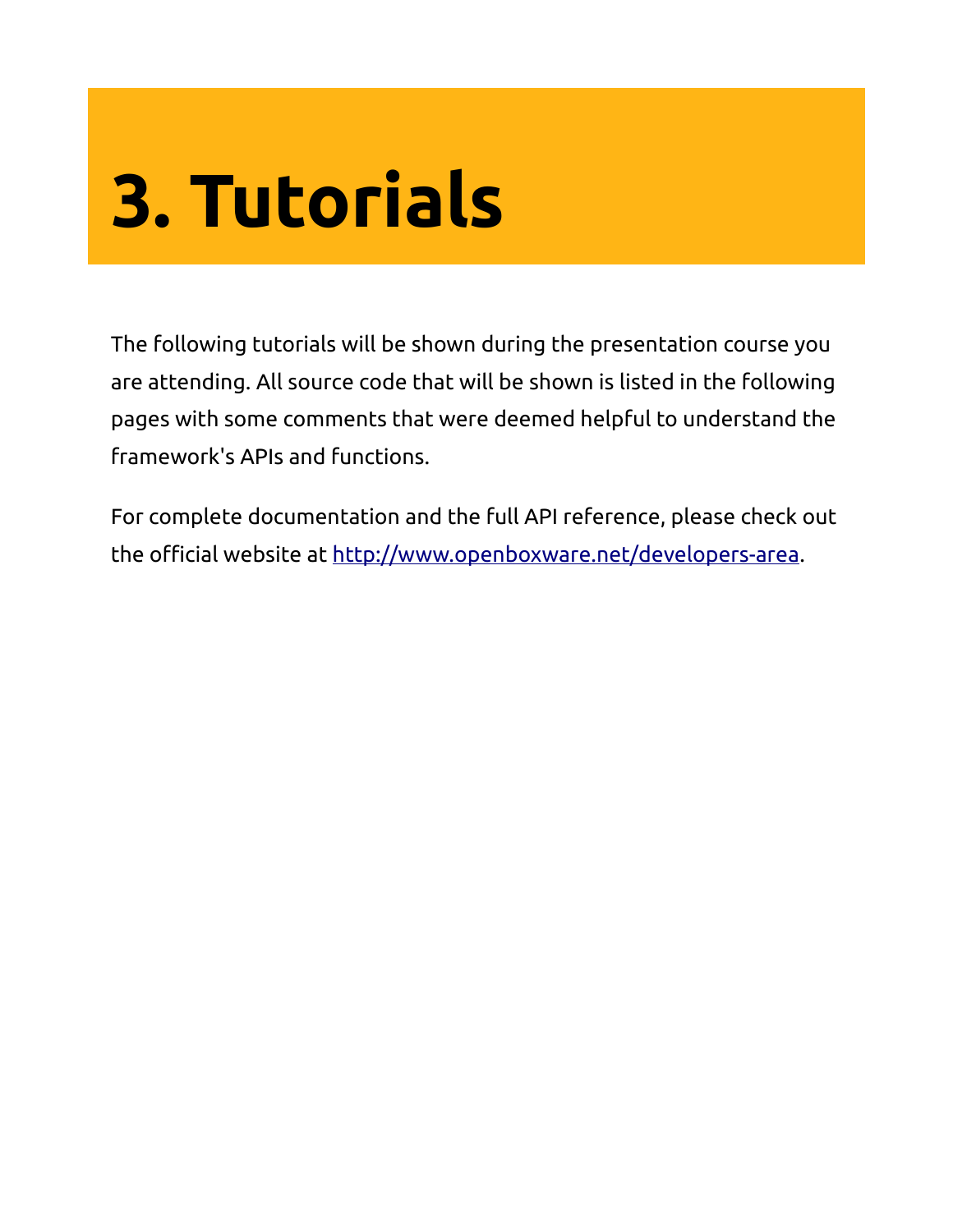# **3.1. Hello World**

#### **Objective**

This basic application will demonstrate how an add-in project is created, which are the basic files that must be included, how an add-in is loaded by the framework and how GUI elements are created.

- **Project creation in MonoDevelop,**
- **Including API references to openBOXware,**
- **Writing an application,**
- **B** Registering the application via manifest file.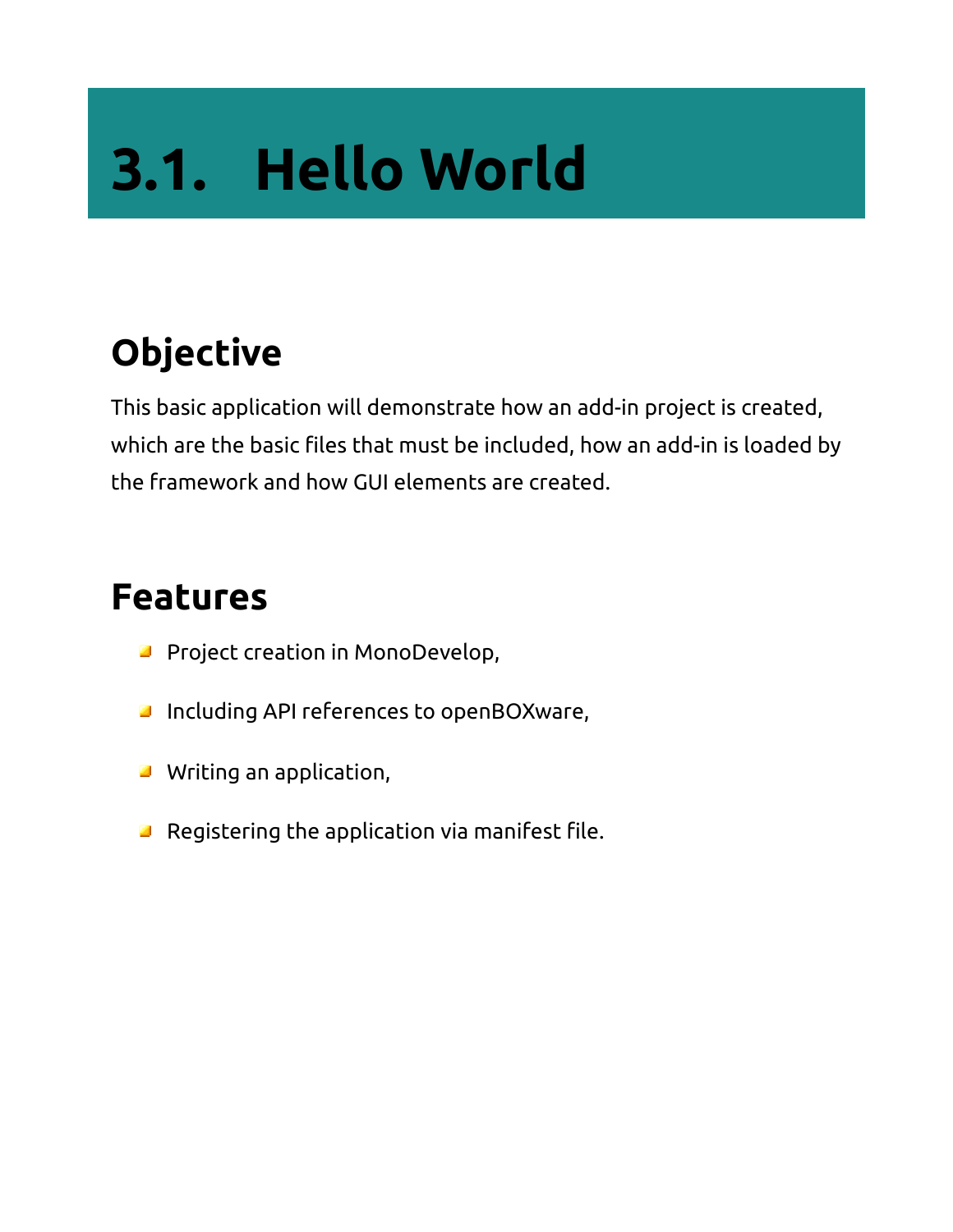### HelloWorldApp.cs

```
using System;
using Qyoto;
using OpenBoxWare.Interface;
using OpenBoxWare.Interface.Gui;
namespace HelloWorld {
     public class HelloWorldApp : Application {
           public override bool SetupGui (GuiWidget container,
                                                GuiMode mode){
                 this.GetLogger().InfoFormat("Setup GUI call.");
                 var layout = new QVBoxLayout(container);
                 layout.AddWidget(new QLabel("Hello World!"), 0,
                                                    (uint)Qt.AlignmentFlag.AlignHCenter);
                 return true;
           }
     }
}
```
### Manifest.xml

```
<?xml version="1.0" encoding="utf-8"?>
<addin xmlns:xsi="http://www.w3.org/2001/XMLSchema-instance"
xmlns:xsd="http://www.w3.org/2001/XMLSchema">
    <name>Hello World</name>
    <description>Hello World application.</description>
    <author>openBOXware Team</author>
    <version>1.0</version>
  <iconPath>hello-icon.png</iconPath>
    <assemblyName>HelloWorld</assemblyName>
    <application qualifiedName="HelloWorld.HelloWorldApp">
     <qui>   <fullscreen maintainSystemBar="true" />
     \langle qui>  </application>
</addin>
```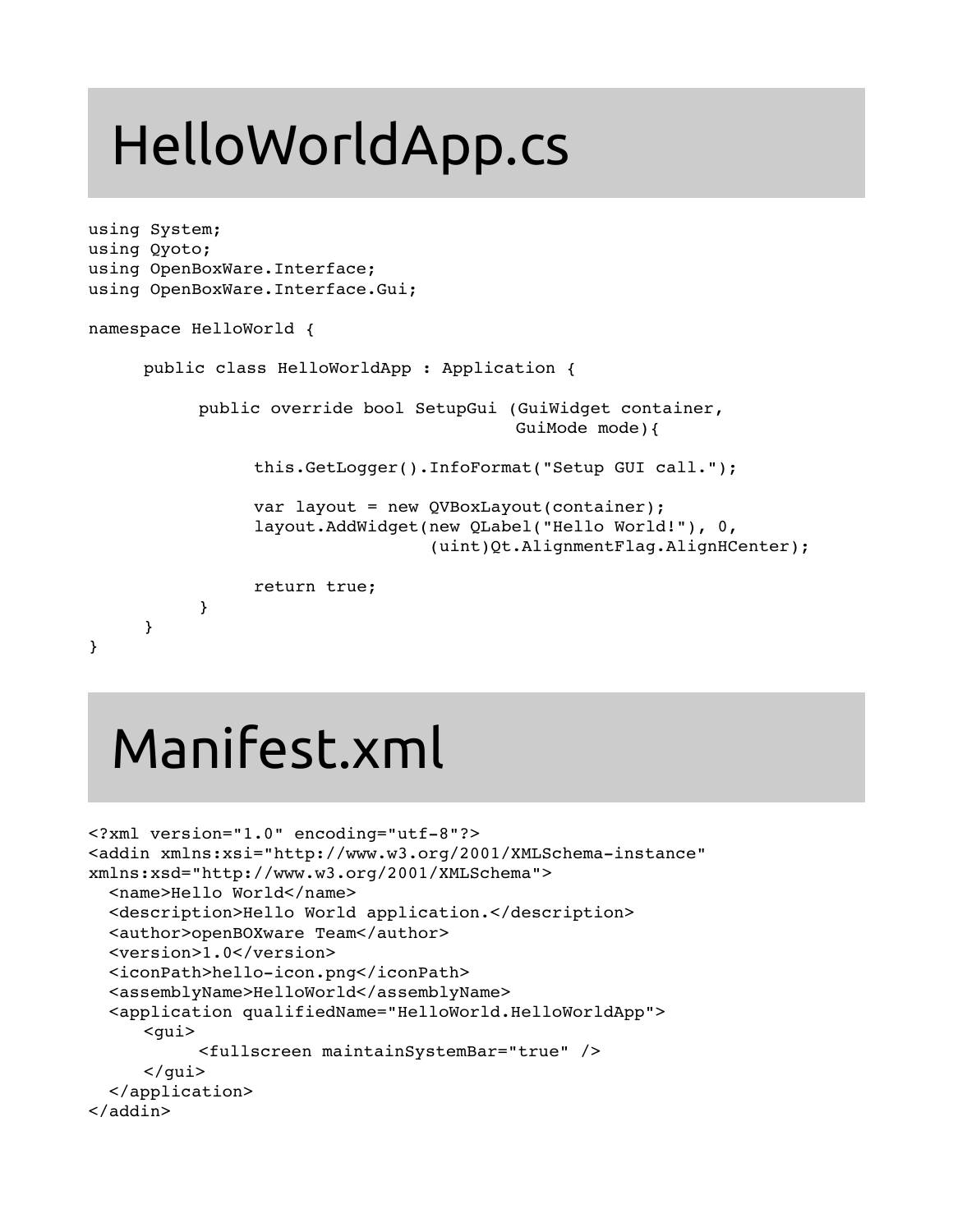## **3.2. Web Radio**

#### **Objective**

This second add-in will expose a "media source" to the framework, allowing it to receive an incoming Web Radio stream and play it back using the default facilities provided by the core openBOXware installation.

The source stream is provided by an IceCast server, as an HTTP stream encoded using Ogg/Vorbis.

- **Using the MediaSource API,**
- Exposing a simple multimedia resource using openBOXware's abstract representation of a content tree,
- **B** Registering a media source via manifest file.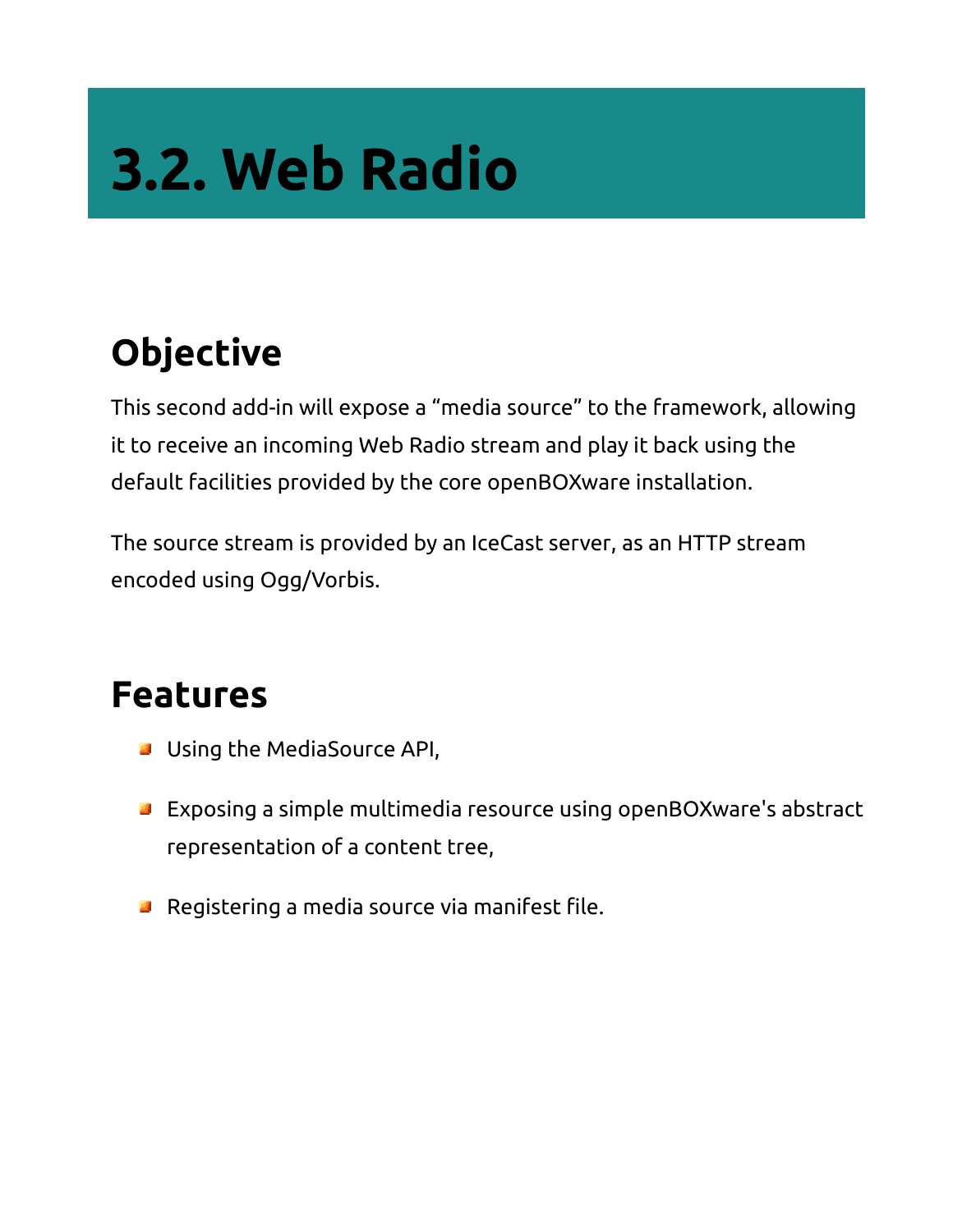### HttpMediaSource.cs

```
using System;
using OpenBoxWare.Interface;
using Qyoto;
namespace HttpMediaSource {
     public class HttpMediaSource : MediaSource {
          public override MediaSourceNode GetRootNode(){
                return new LiveSourceNode(this);
           }
          public override string Name {
                get {
                     return "IceCast web radio";
                }
          }
          QPixmap _icon;
          public override QPixmap CreateIcon() {
                if( icon == null){
                     var url = this.GetContext().UrlService;
                      _icon = new QPixmap(url.ResolveUrl("icon.png"));
                }
                return _icon;
           }
     }
}
```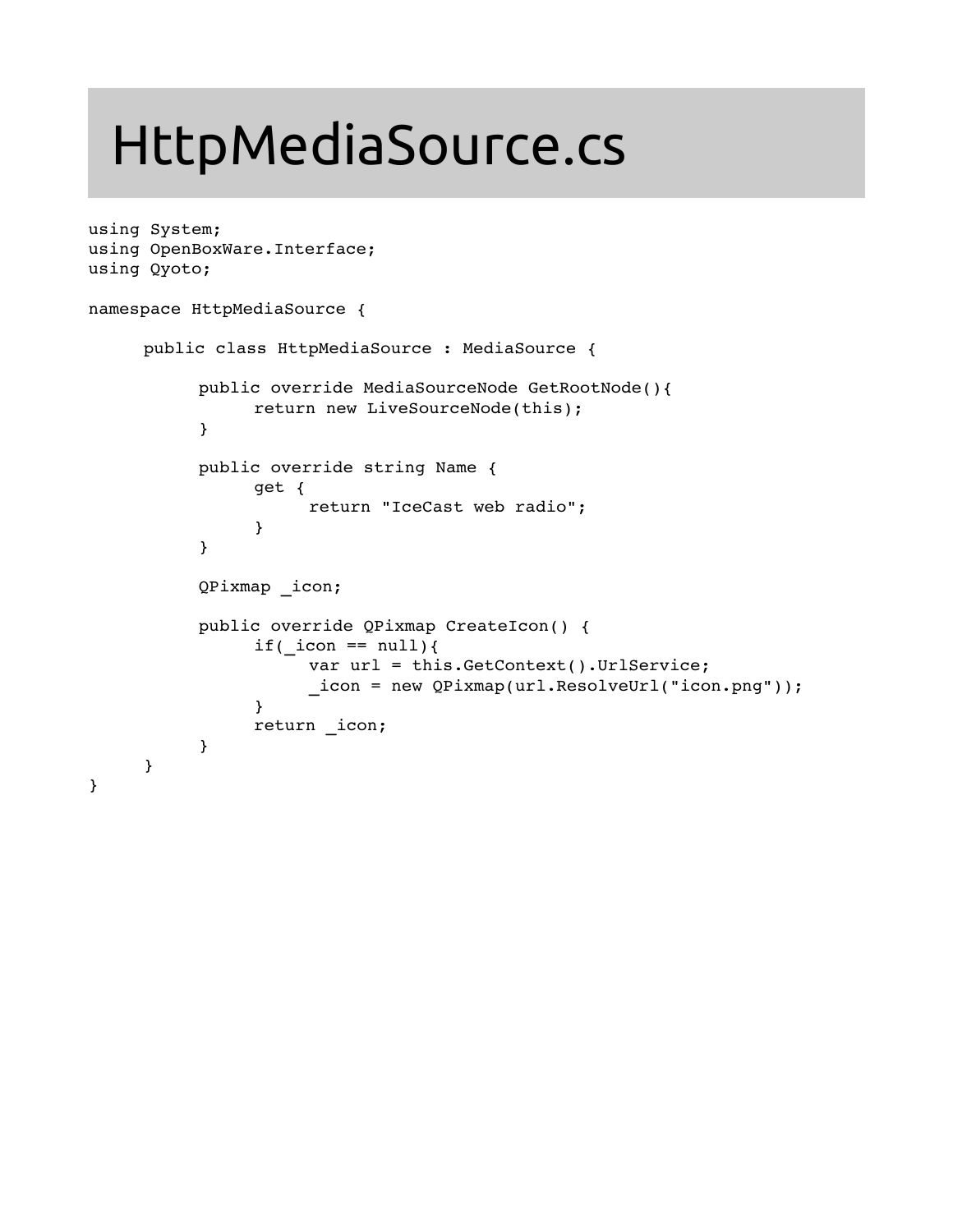### LiveSourceNode.cs

```
using System;
using System.Collections.Generic;
using OpenBoxWare.Interface;
using OpenBoxWare.Interface.MediaResources;
namespace HttpMediaSource {
     public class LiveSourceNode : MediaSourceNode  {
          MediaSource source;
           public LiveSourceNode(MediaSource source) {
                _source = source;
           }
          public override IEnumerable<MediaElement> MediaElements {
                get {
                      return new MediaElement[] {
                           new MediaElement(new HttpMediaResource  {
                                Uri = new
Uri("http://192.168.1.1:8000/stream.ogg")
                           }, MediaElementContent.OggContainer)
                      };
                }
           }
           public override IEnumerable<MediaSourceNode> Children {
                get { return null; }
           }
          public override bool HasChildren {
                get { return false; }
           }
          public override MediaSource ParentMediaSource {
                get { return source; }
           }
          public override string Name {
                get { return "Live web radio"; }
           }
           public override MediaSourceNodeType NodeType {
                get { return MediaSourceNodeType.Channel; }
           }
     }
}
```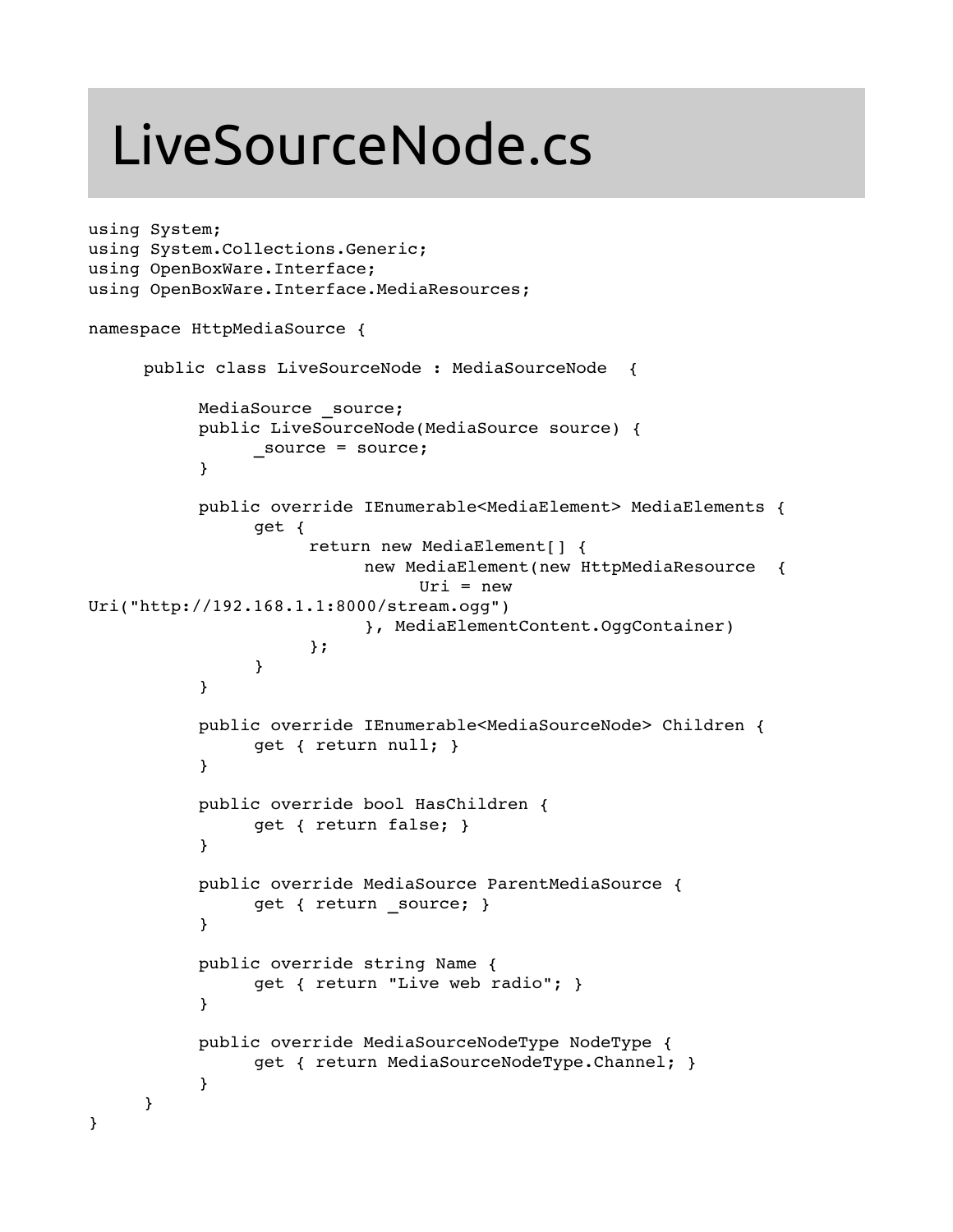### Manifest.xml

```
<?xml version="1.0" encoding="utf-8"?>
<addin xmlns:xsi="http://www.w3.org/2001/XMLSchema-instance"
xmlns:xsd="http://www.w3.org/2001/XMLSchema">
    <name>IceCast web radio media source</name>
    <description>Media source for an IceCast web radio.</description>
    <author>openBOXware Team</author>
    <version>1.0</version>
    <assemblyName>HttpMediaSource</assemblyName>
    <extensions>
        <mediaSource qualifiedName="HttpMediaSource.HttpMediaSource" />
    </extensions>
</addin>
```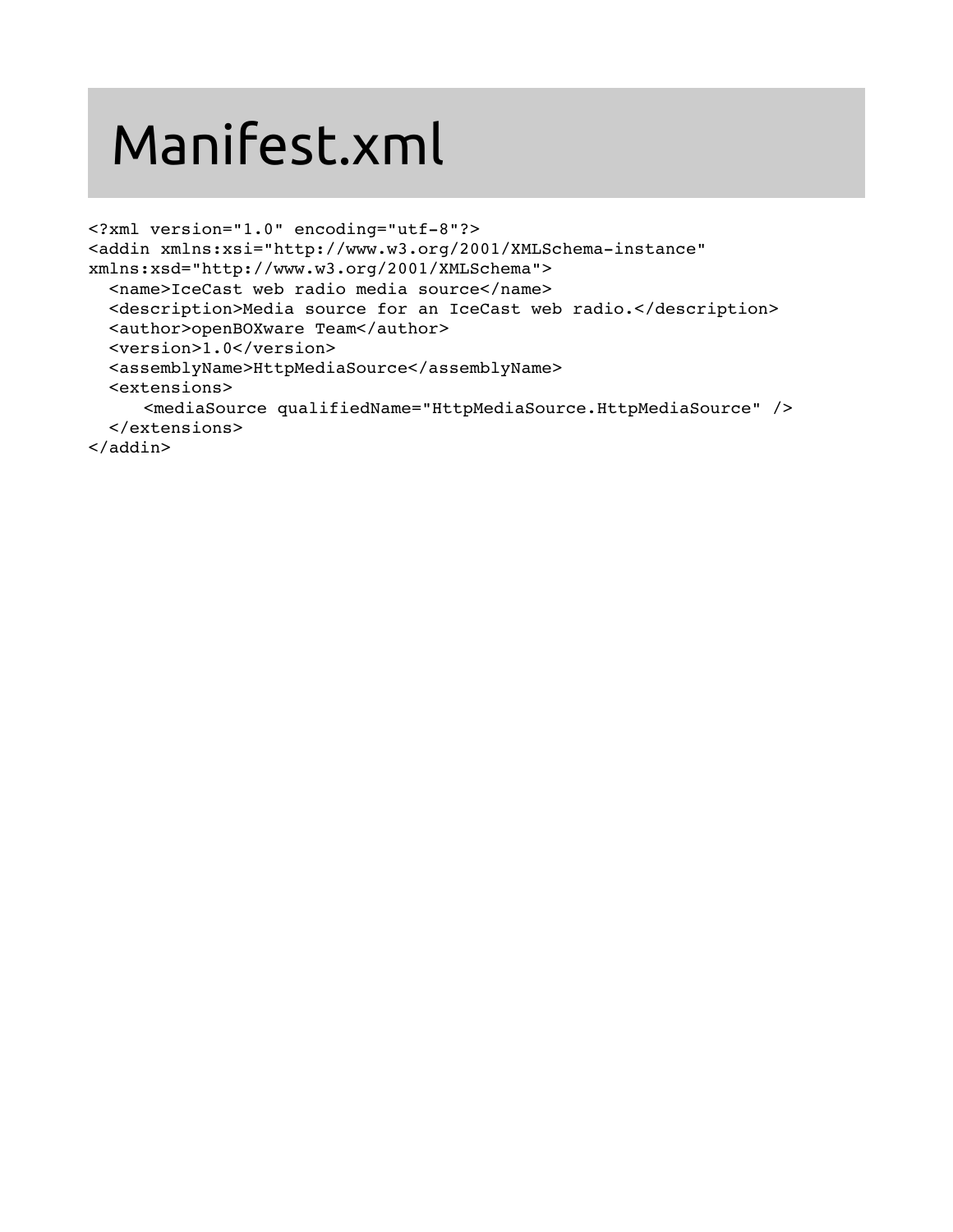## **3.3. UDP audio streaming**

#### **Objective**

In this example, openBOXware will be operating both as the streaming server and the streaming client.

The tutorial will show how almost any media resource (exposed by any media source add-in) can be streamed to a media target add-in. The output stream can in turn be received by openBOXware itself, if it is registered as a media source.

We will continue the previous IceCast sample: the HTTP stream generated by the first computer will be received by a second computer. Audio data will be transcoded and streamed using a raw UDP stream to the first computer, where it will be received and played back using openBOXware.

- **D** Overview of the MediaTarget API,
- $\blacksquare$  Registering a media target via the manifest file,
- **I** Interactions between media sources and targets.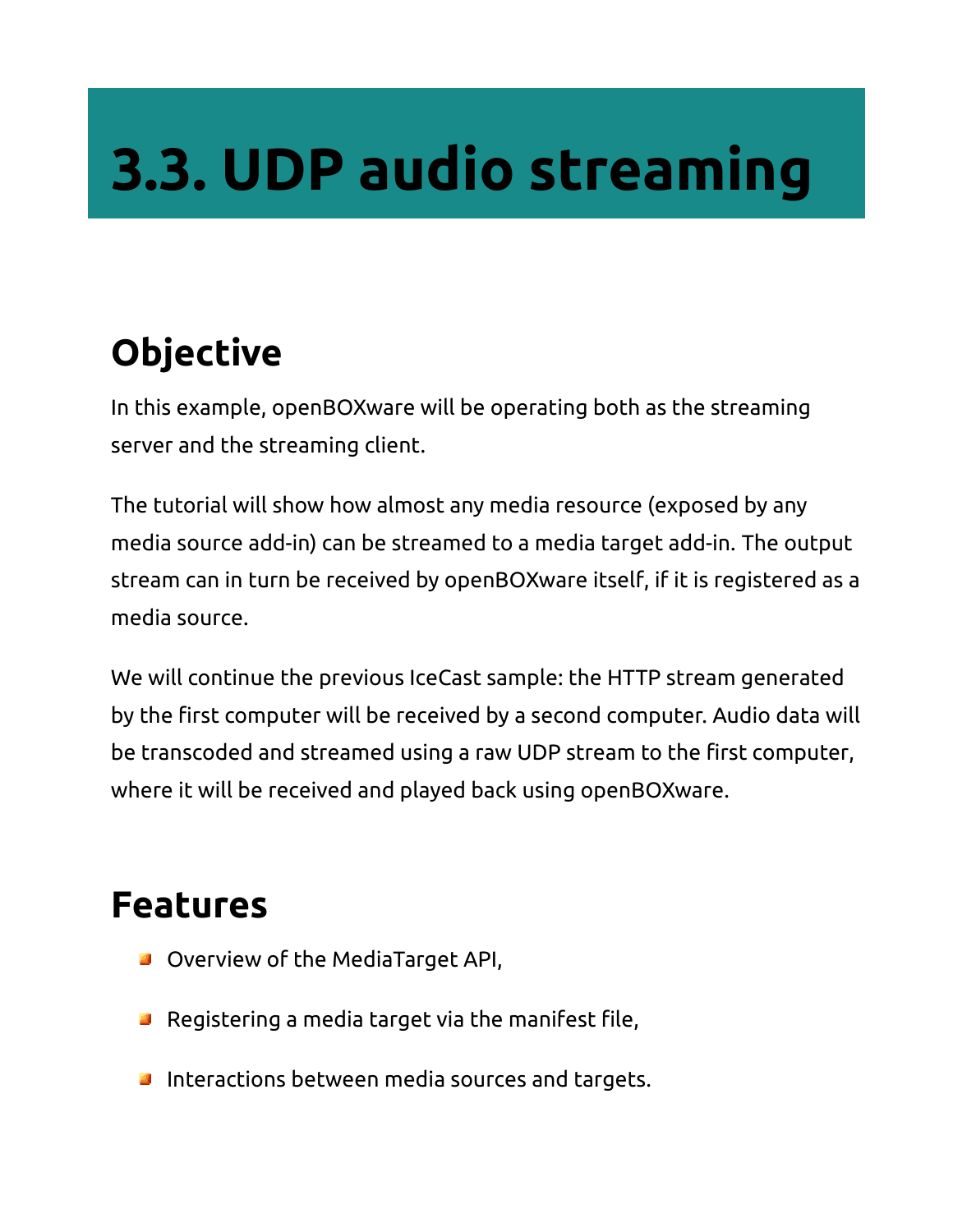### LocalUdpTarget.cs

```
using System;
using System.Collections.Generic;
using OpenBoxWare.Interface;
using OpenBoxWare.Interface.MediaSinks;
using OpenBoxWare.Interface.MediaTargets;
namespace UdpStreaming {
     public class LocalUdpTarget : MediaTarget {
          public LocalUdpTarget(){
                var udpsink = new UdpMediaSink {
                     Host = "192.168.1.2",Port = 3030} ;
                audioTarget = new AudioMediarget(udpsink,    AudioEncoding.Aac);
           }
          public override string Name {
                get {
                     return "Remote UDP target";
                }
           }
          AudioMediaTarget audioTarget;
          public override AudioMediaTarget AudioTarget {
                get {
                     return audioTarget;
                }
           }
     }
}
```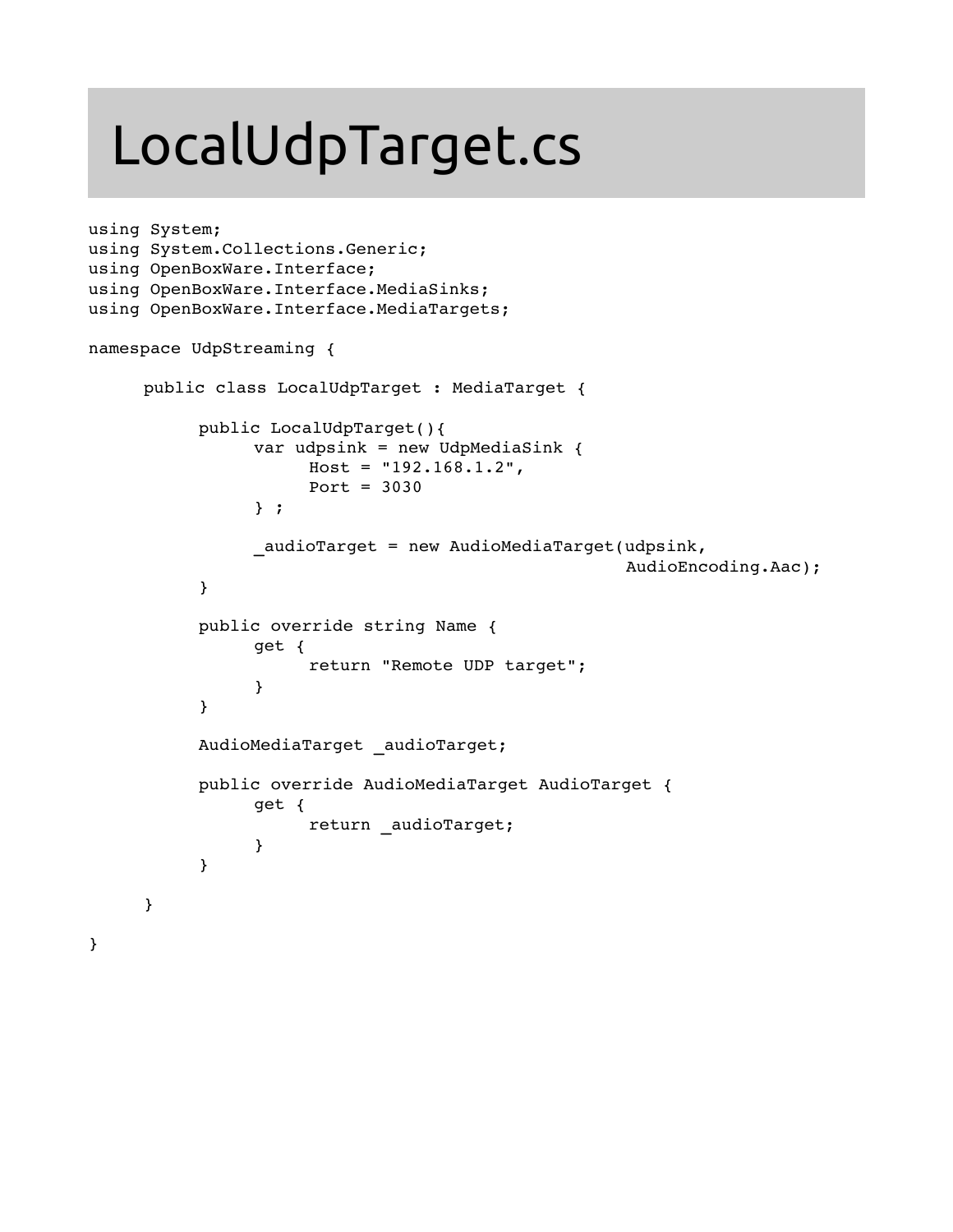### LocalUdpSource.cs

```
using System;
using System.Collections.Generic;
using OpenBoxWare.Interface;
using OpenBoxWare.Interface.MediaResources;
namespace UdpStreaming {
     public class LocalUdpSource : MediaSource {
           public override string Name {
                get {
                      return "Incoming UDP stream";
                }
           }
           public override MediaSourceNode GetRootNode(){
                return new LocalUdpNode();
           }
     }
     public class LocalUdpNode : MediaSourceNode {
           public override string Name {
                get {
                      return "Stream node";
                }
           }
           public override IEnumerable<MediaSourceNode> Children {
                get {
                      return null;
                }
           }
           public override IEnumerable<MediaElement> MediaElements {
                get {
                      return new MediaElement[] {
                           new MediaElement(
                                    new UdpMediaResource {
                                       Port = 3030
                                    }, MediaElementContent.AacStream
                            )
                      } ;
                }
           }
```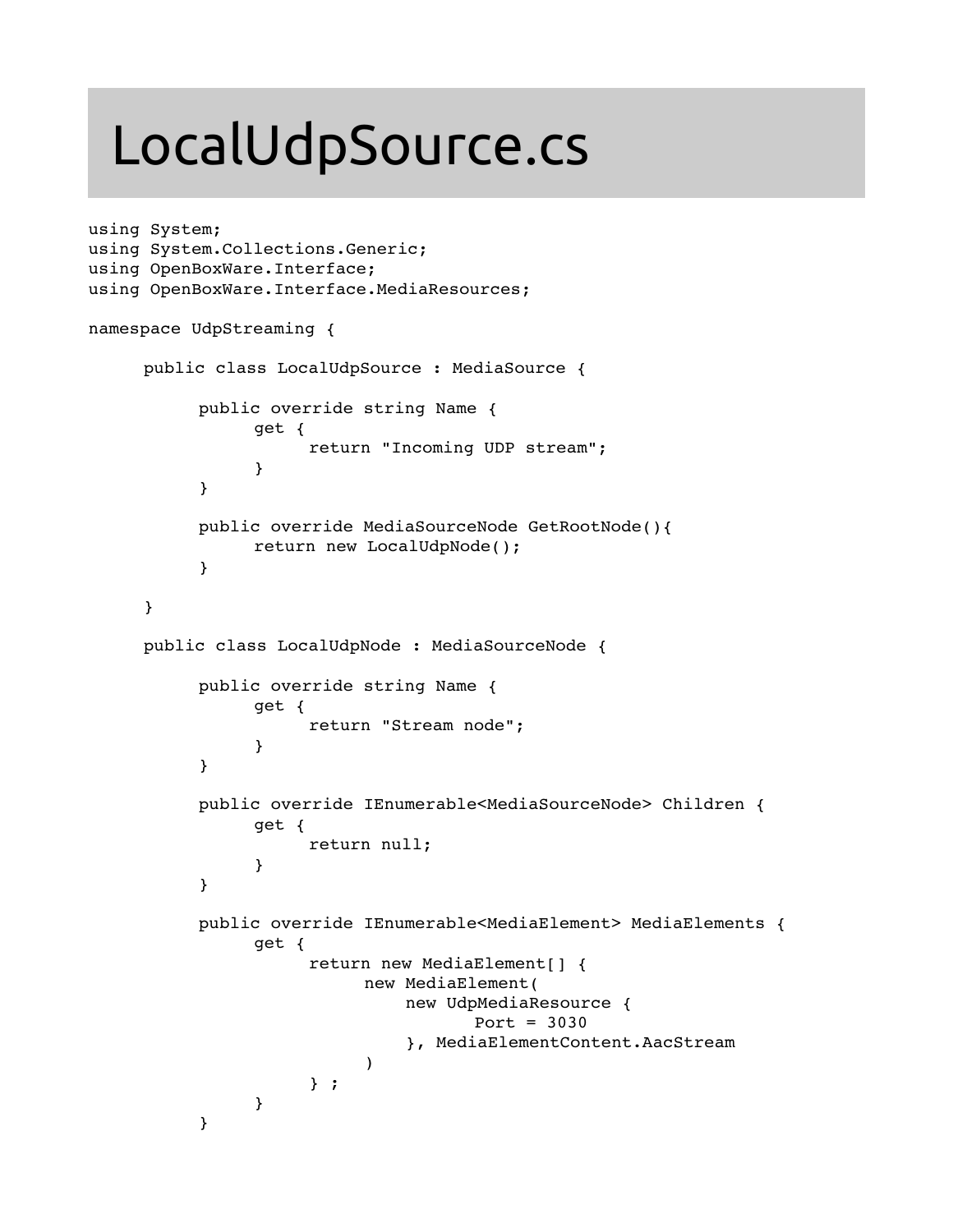```
public override MediaSource ParentMediaSource {
           get {
                return null;
           }
     }
}
```
### Manifest.xml

}

```
<?xml version="1.0" encoding="utf-8"?>
<addin xmlns:xsi="http://www.w3.org/2001/XMLSchema-instance"
xmlns:xsd="http://www.w3.org/2001/XMLSchema">
    <name>UDP target/source streaming pair</name>
    <description>Media target and source pair that stream audio through an
UDP connection.</description>
    <author>Lorenz Cuno Klopfenstein</author>
    <version>1.0</version>
    <assemblyName>UdpStreaming</assemblyName>
    <extensions>
        <mediaTarget qualifiedName="UdpStreaming.LocalUdpTarget" />
        <mediaSource qualifiedName="UdpStreaming.LocalUdpSource" />
    </extensions>
</addin>
```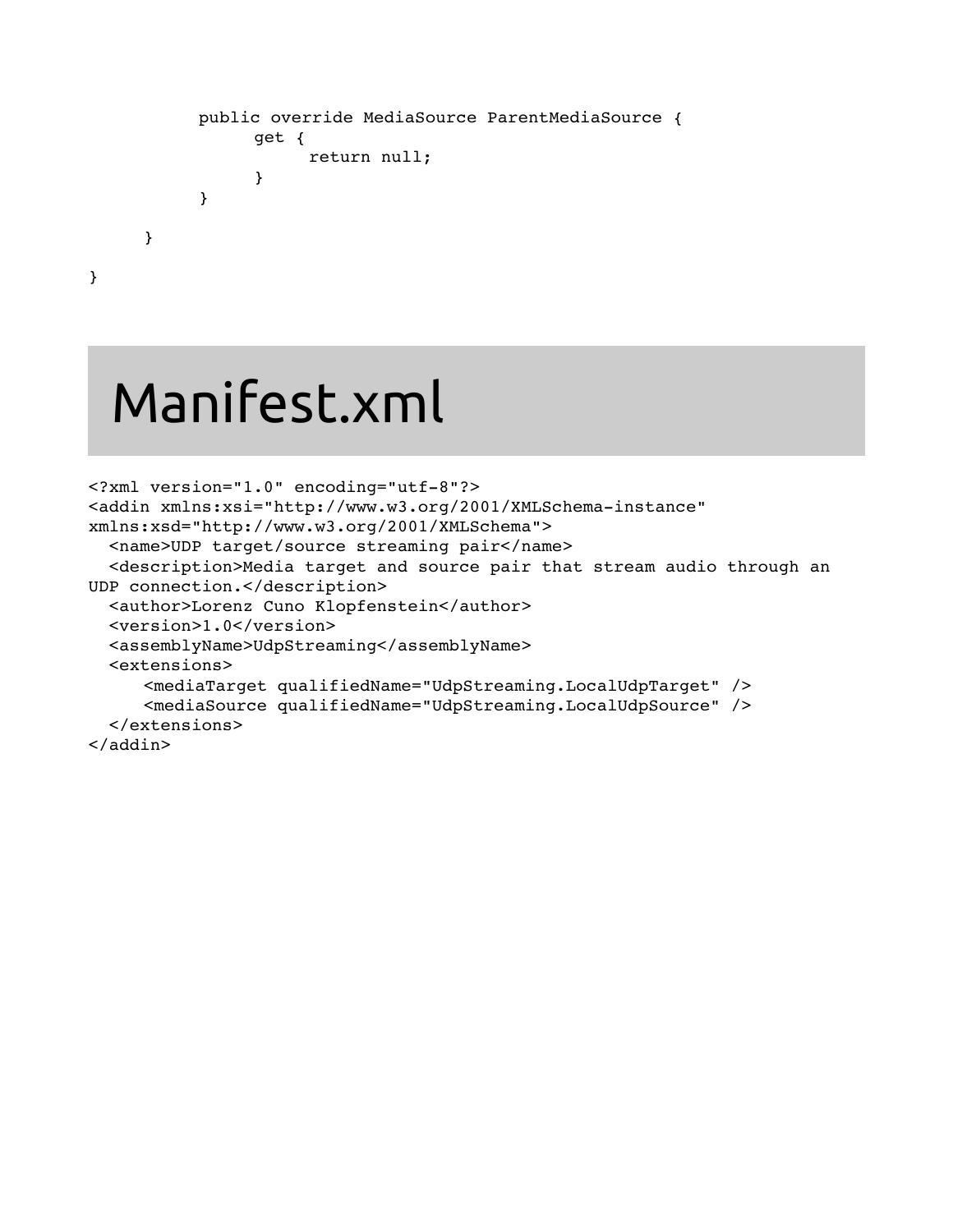## **3.4. RSS Feed Reader**

#### **Objective**

After writing the first "Hello World" application, we will expand on how applications work with a slightly more complex example. Add-ins which decide to implement this API can rely on the whole host of libraries provided by .NET (the subset implemented by Mono, more precisely) and all graphical features of the Qt GUI toolkit.

One of the most common ways to retrieve news and updates across the Internet is reading a "feed", usually either in RSS or in Atom format. In this sample, we'll show you a very simple RSS Feed reader that can retrieve remote feeds through an HTTP request, parse the results and present the news items to the user.

- **J** Using System.Net.HttpWebRequest to issue an HTTP request,
- **Using LINQ to parse the RSS XML format,**
- **J** Using some more advanced Qt widgets.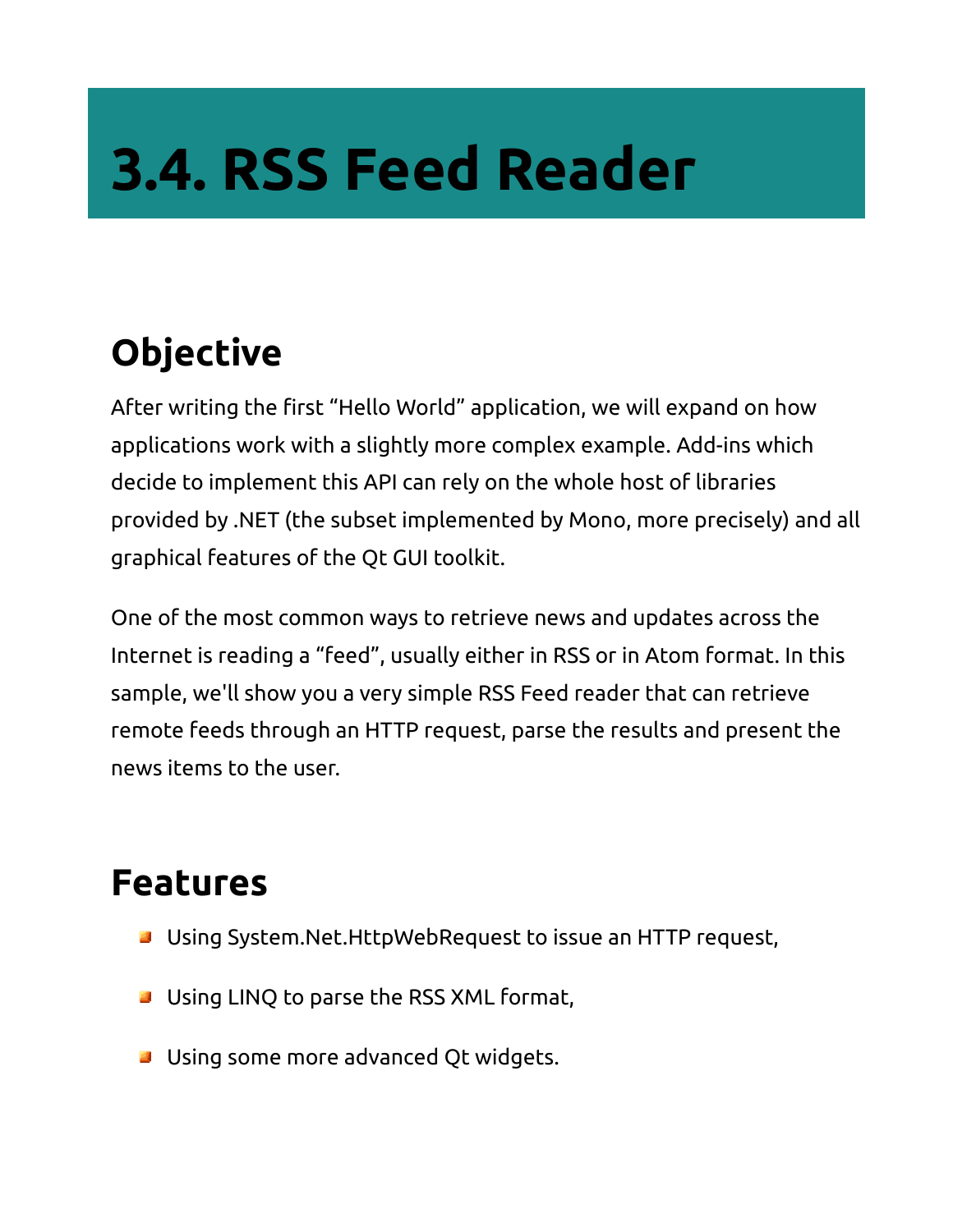## Code intentionally missing

This project is slightly too convoluted and complex to be comfortably printed out here.

Please refer to the online tutorials available at <http://openboxware.net/developers-area>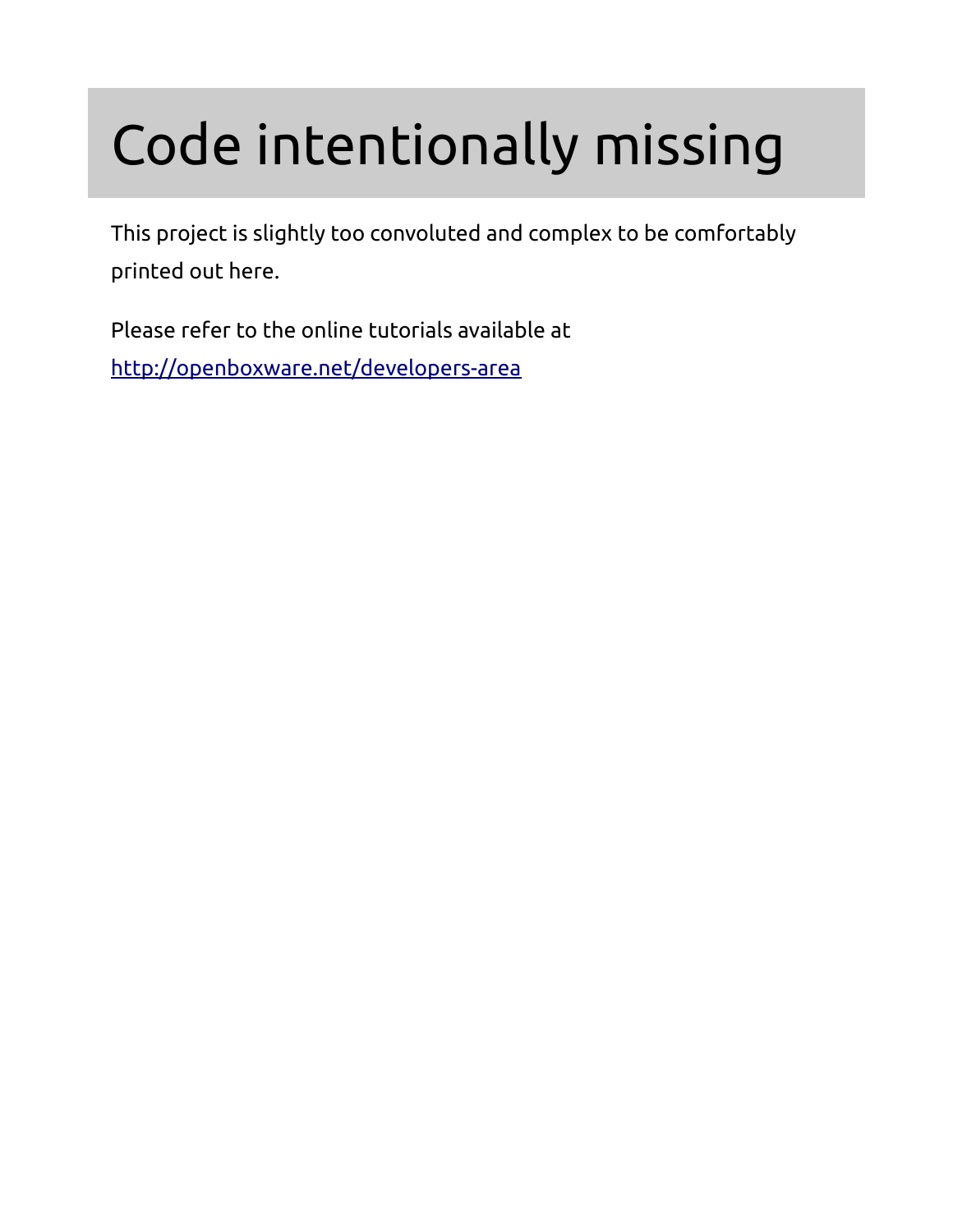# **3.5. Custom pipeline**

#### **Objective**

In tutorial 3.2. we have shown how media targets and media sources interact between each other and how a multimedia stream can be easily bounced off between multiple nodes.

By implementing the media source and media target API, add-ins can expose a rich set of remote devices and/or contents to the rest of the framework, providing a sufficient level of abstraction to enable consumption by every other installed add-in.

However, sometimes it is needed to have more control over how your media is played back: in this case, you might want to use so-called "custom pipelines" inside your application's code.

- **Use a custom pipeline to play back a web radio stream,**
- **Expose remote controls via web server that can control the radio** playback.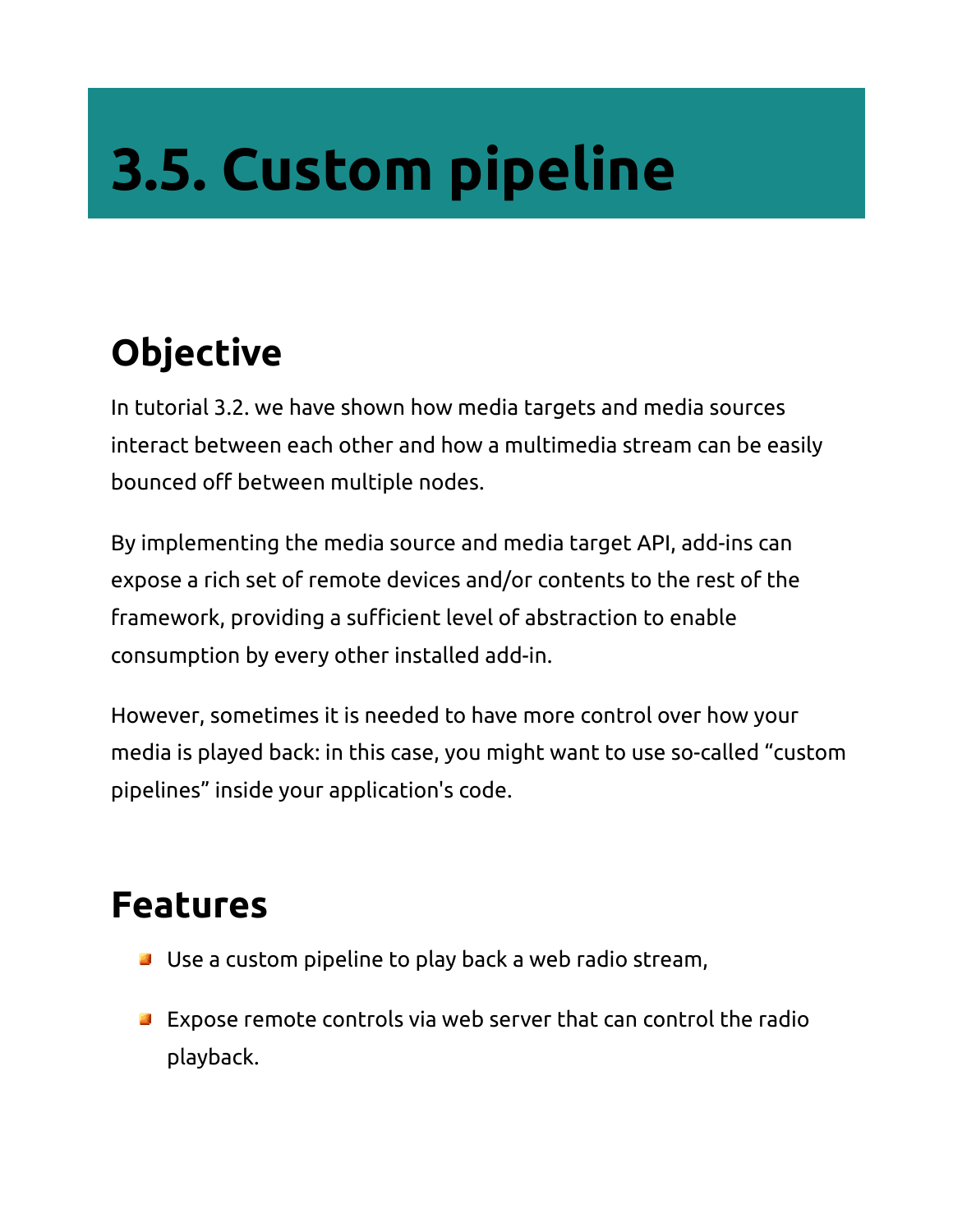### WebRadioApp.cs

```
using System;
using Qyoto;
using OpenBoxWare.Interface;
using OpenBoxWare.Interface.Gui;
namespace PluginWebRadio {
     public class WebRadioApp : Application {
          public override bool SetupGui (GuiWidget container,
                                              GuiMode mode){
                if(mode != GuiMode.Fullscreen)
                      return false;
                ServerController.Player =
                      new WebRadioPlayer(container, this);
                return true;
           }
          public override void OnInitialization (){
                this.GetContext().WebServer
                      .Register(typeof(ServerController), "radio");
           }
          public override void OnShutdown (){
                this.GetContext().WebServer
                      .Deregister(typeof(ServerController));
           }
     }
}
```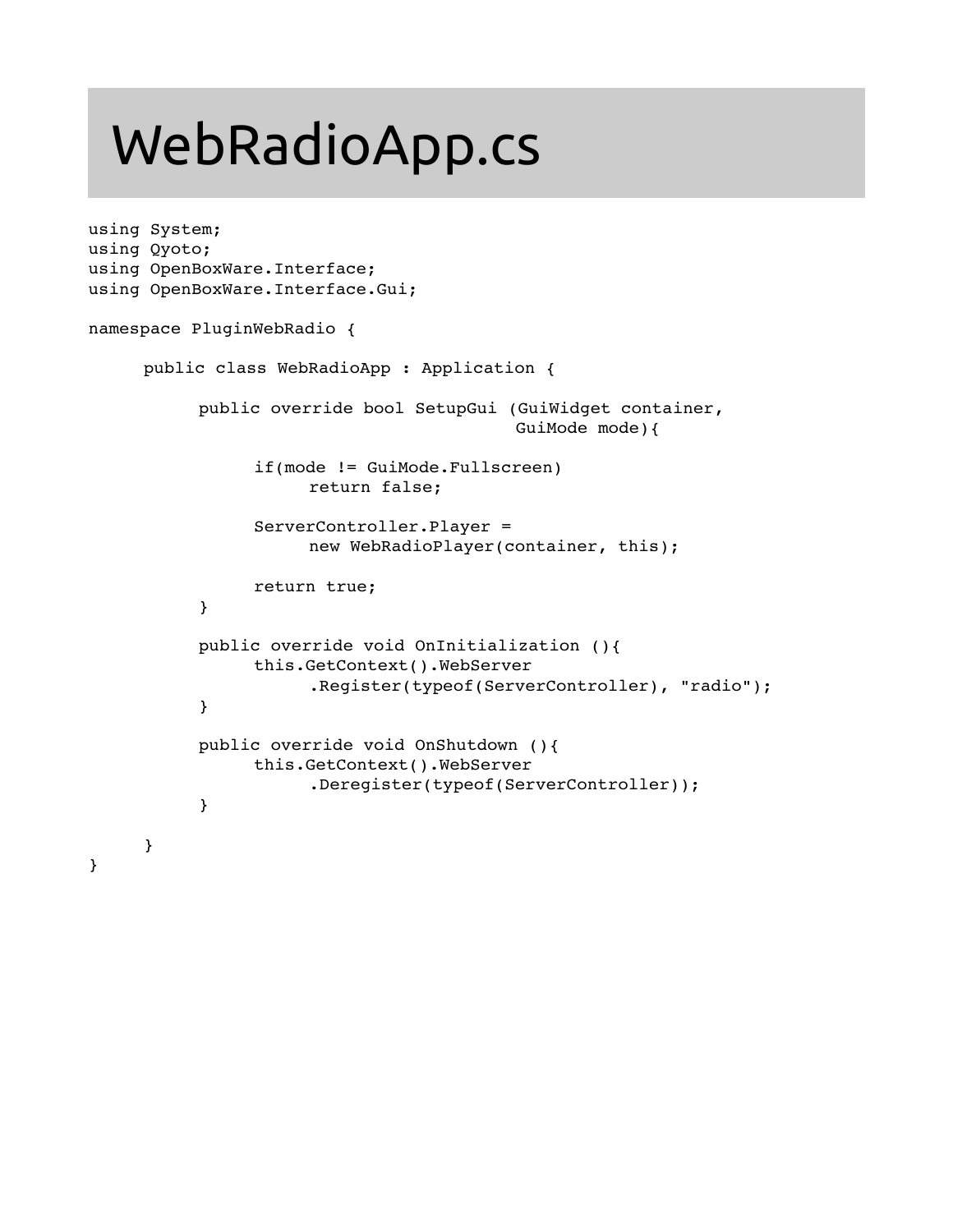### WebRadioPlayer.cs

```
using System;
using System.Linq;
using Qyoto;
using OpenBoxWare.Interface;
using OpenBoxWare.Interface.MediaResources;
using OpenBoxWare.Interface.MediaTargets;
using OpenBoxWare.Interface.Gui;
namespace PluginWebRadio {
     public class WebRadioPlayer : GuiWidget {
          QStackedLayout _layout;
          const string radioUrl =
"http://192.168.1.1:8000/stream.ogg"; // audio stream URL
          CustomMediaPipeline pipeline;
          QPushButton _play, _stop;
          public WebRadioPlayer(QWidget parent, Application owner) 
                : base(parent, owner) {
                // getting an url service
                var url = owner.GetContext().UrlService;
                // creating the buttons
                play = new QPushButton(this);
                var playIcon = new QPixmap(url.ResolveUrl("play.png"));
                play.icon = new QIcon( playIcon);
                play.SetIconSize( playIcon.Size());
                stop = new QPushButton(this);
                var stopIcon = new QPixmap(url.ResolveUrl("pausa.png"));
                stop.icon = new QIcon( stopIcon);
                stop.SetIconSize( stopIcon.Size());
                // setting up the stacked layout
                _layout = new QStackedLayout();
                layout.AddWidget( stop);
                layout.AddWidget( play);
                this.SetLayout(_layout);
                layout.SetCurrentWidget( play);
                // connecting button's signals
                Connect( play, SIGNAL("clicked()"), SLOT("PlayRadio()"));
                Connect( stop, SIGNAL("clicked()"), SLOT("StopRadio()"));
```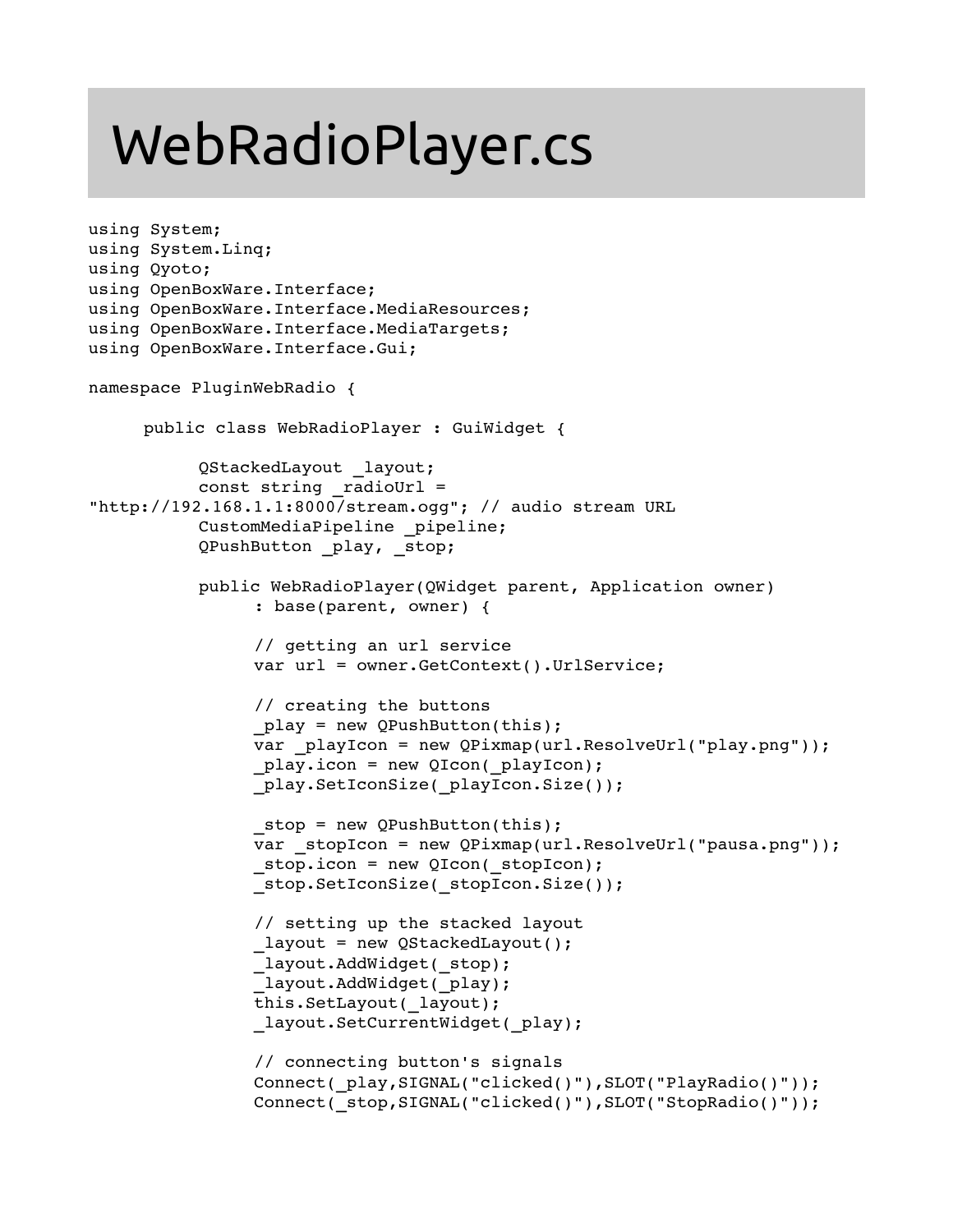```
// connecting signals which belongs to the web server
                Connect(this,SIGNAL("StartPlay()"),SLOT("PlayRadio()"));
                Connect(this,SIGNAL("StopPlay()"),SLOT("StopRadio()"));
                // pipeline creation
                var context = OwningApplication.GetContext();
                _pipeline = context.MediaPlayer.CreateNewPipeline();
                _pipeline.StatusChange += PipelineStatusHandler;
                var audioTarget =
context.MediaPlayer.CreateLocalAudioTarget();
                var finalTarget = MediaTarget.Create(audioTarget);
                _pipeline.SetMediaTarget(finalTarget);
           }
          // preferred widget size is 200x200 px
          public override QSize SizeHint (){
                return new QSize(200,200);
           }
           // widget will be always centered
          protected override void ResizeEvent (QResizeEvent arg1){
                base.ResizeEvent (arg1);
                Move((ParentWidget().Width()-Width())/2,
                      (ParentWidget().Height()-Height())/2);
           }
          // starts audio playback
           [Q_SLOT("PlayRadio()")]
          private void PlayRadio(){
                if( pipeline != null ){
                     var element = new MediaElement(
                           new HttpMediaResource { 
                                Uri = new Uri(radioUr1)
                           } , MediaElementContent.OggContainer);
                     _pipeline.Play(new MediaPlaylist(element));
                }
           }
           // stops audio playback
           [Q_SLOT("StopRadio()")]
          private void StopRadio(){
                _pipeline.Stop();
           }
```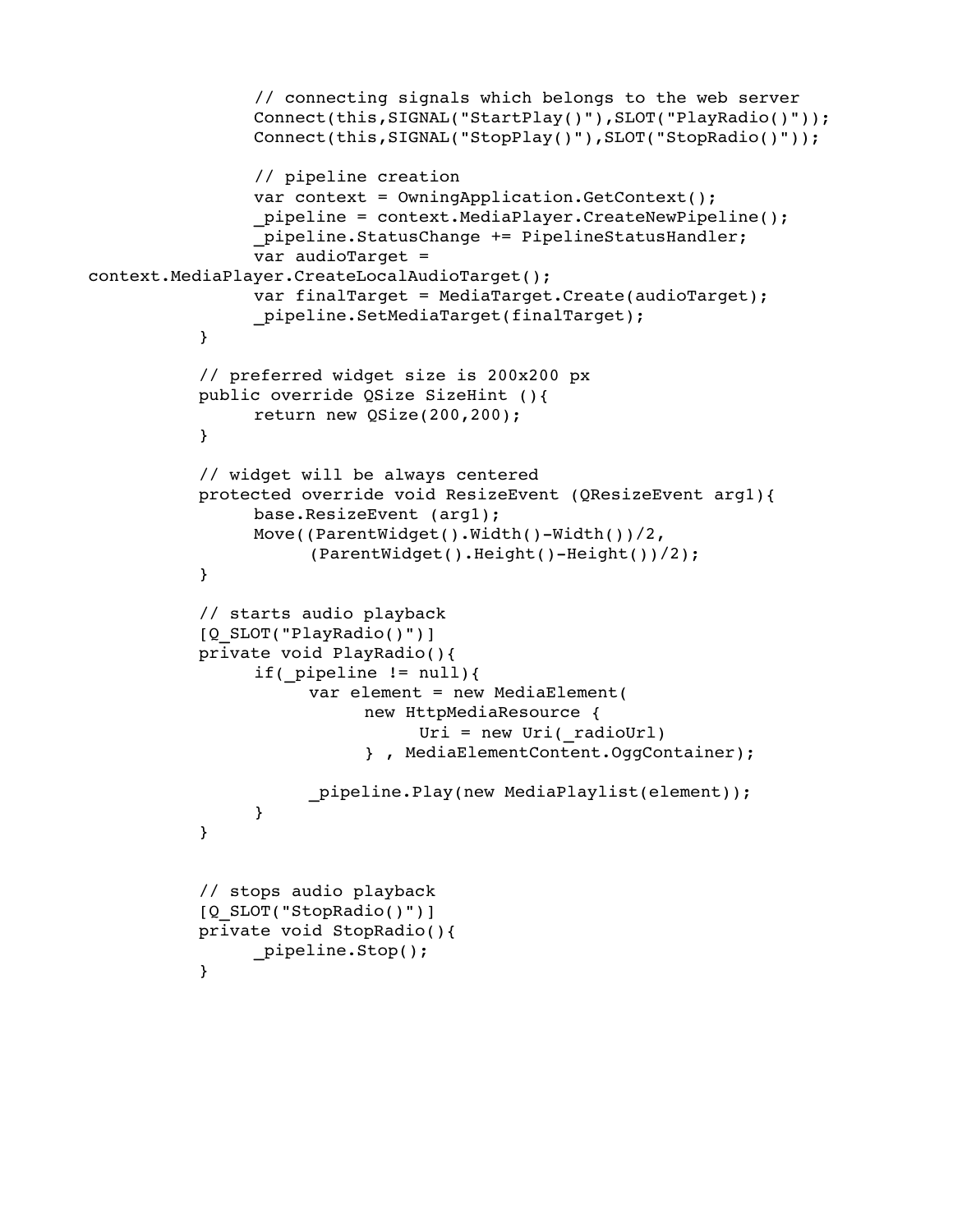```
// emits the start/stop playback signals
     public void SwitchPlay(){
           if(_pipeline.Status == MediaPlayerStatus.Playing){
                Emit.StopPlay();
           }
           else{
                Emit.StartPlay();
           }
     }
     // check whether the pipeline is playing back
     public bool IsPlaying(){
           if( pipeline != null){
                if(_pipeline.Status == MediaPlayerStatus.Playing){
                      return true;
                }
                else{
                      return false;
                }
           }
           return false;
     }
     // emits custom signals using Qyoto/Qt
     protected WebRadioPlayerSignal Emit { 
           get { 
                return (WebRadioPlayerSignal) Q_EMIT; 
           }  
     }
     // callback that handles pipeline status changes
     public void PipelineStatusHandler(object sender, EventArgs e){
           switch(_pipeline.Status){
                case MediaPlayerStatus.Playing:
                       layout.SetCurrentWidget( stop);
                      break;
                default:
                       layout.SetCurrentWidget( play);
                      break;
           }
     }
// useful in order to use custom signals in Qyoto
public interface WebRadioPlayerSignal  {
     [Q SIGNAL("StartPlay()")]
        void StartPlay();
     [Q SIGNAL("StopPlay()")]
        void StopPlay();
```
}

}

}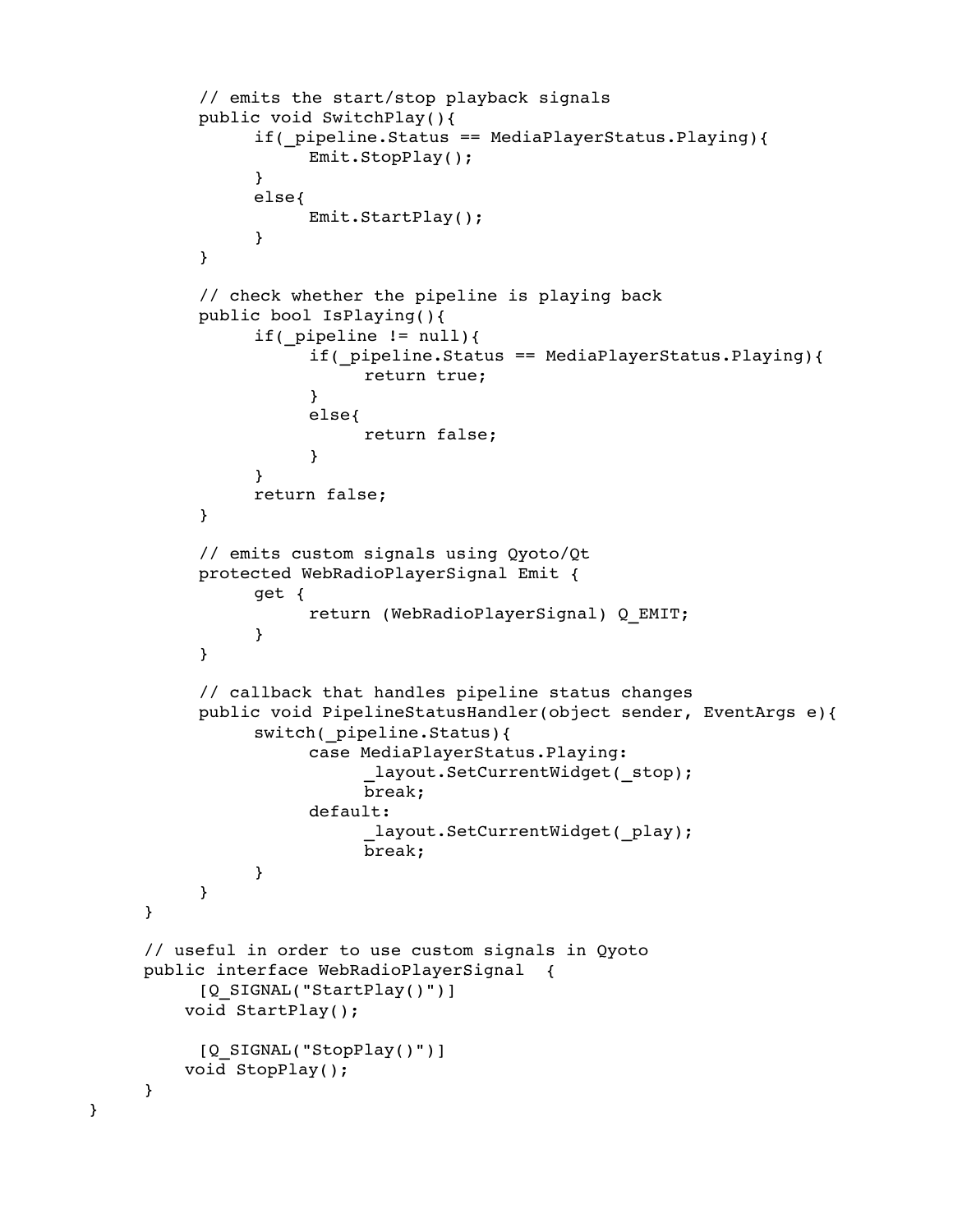### ServerController.cs

```
using System;
using OpenBoxWare.Interface;
using OpenBoxWare.Interface.WebServer;
namespace PluginWebRadio {
     public class ServerController : Controller {
           // reference to the singleton media player istance
          public static WebRadioPlayer Player; 
           // default front web page
           [Path("/")]
           public object Media(){
                return View("Media", new {
                      Now = DateTime.Now,
                      isPlaying = Player.IsPlaying()
                });
           }
           // command that starts/stops the player
           [Path("/switch")]
           [AcceptVerb(HttpVerb.Post)]
           public object Switch(){
                var response = Player.IsPlaying() ? "play" : "stop";
                Player.SwitchPlay();
                return response;
           }
           // info about player status
           [Path("/status")]
          public object Status(string w){
                switch(w){
                      case "m":
                           return string.Format("The radio is {0} playing",
                                Player.IsPlaying() ? "currently" : "not");
                      case "b":
                           return Player.IsPlaying() ? "stop" : "play";
                      default:
                           return string.Empty;
                }
           }
```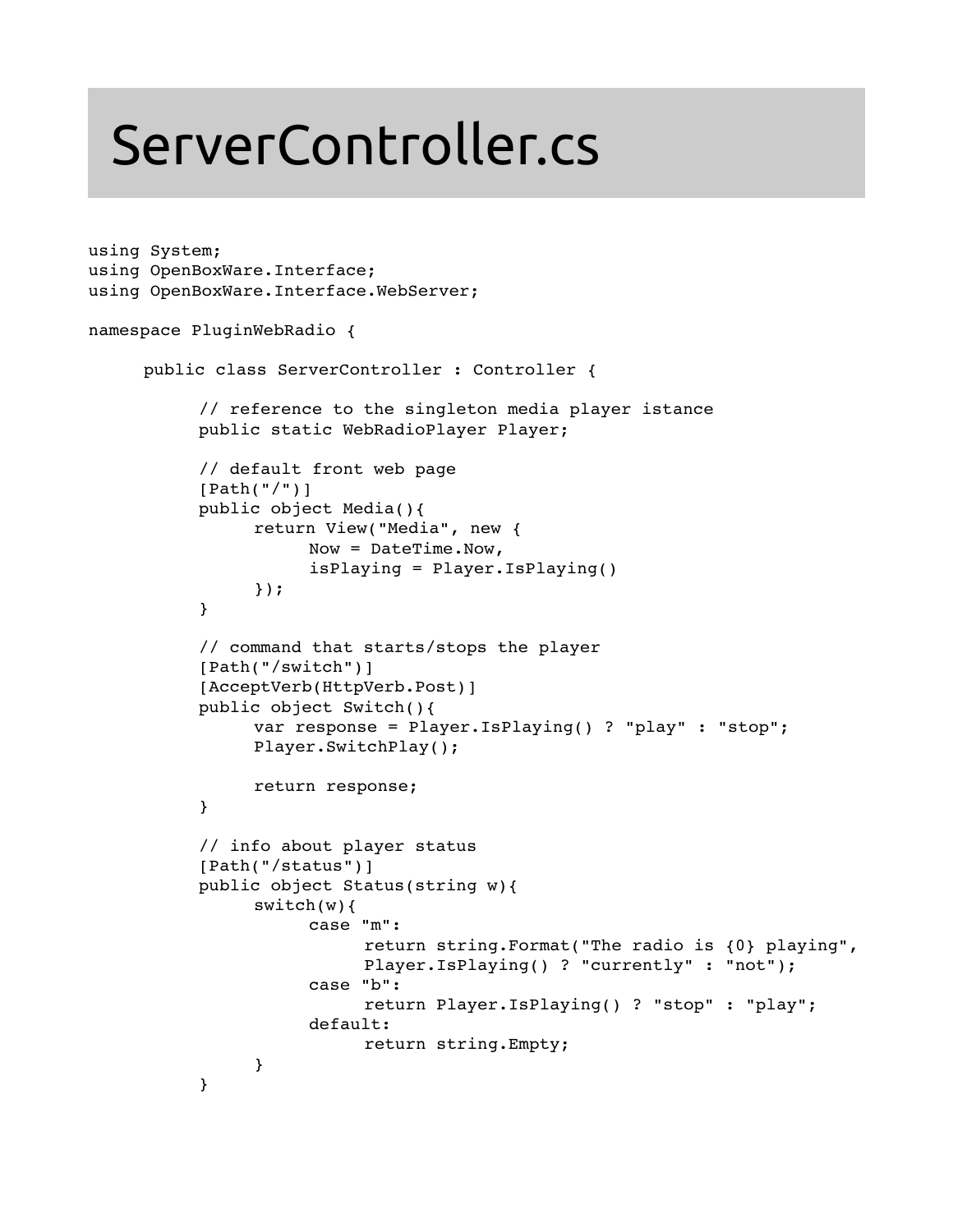```
// get the local copy of the jquery library
           [Path("/jquery")]
          public object Jquery(){
                return new FileResult{
                      FileName = "jquery-1.4.4.min.js"} ;
           }
     }
}
```
### Media.django

```
<html xmlns="http://www.w3.org/1999/xhtml">
<head>
<meta http-equiv="Content-Type" content="text/html; charset=utf-8" />
<title>Media Content</title>
<meta http-equiv="Pragma" content="no-cache" />
<meta http-equiv="Expires" content="-1" />
<meta http-equiv="Cache-control" content="no-cache" />
<script src="/radio/jquery"></script>
<script>
     $(document).ready(function() {
           $("#nownext").load("/radio/status");
           refreshId = setInterval(function() {
                 $("#nownext").html($("#nownext").text()+"...");
                 $("#nownext").load("/radio/status?w=m",
                      function(response){
                            if(response == "){
                                  alert("Server may be down");
                                  clearInterval(refreshId);
                            }
                            $.get("/radio/status?w=b", function(data){
                                  $('#switch').html(data);
                            } );
                      }
                 );
           } , 1000);
                   $('#switch').click(function(){
                         $.post("/radio/switch", function(data) {
                         $('#switch').html(data);
                 } );
                   } );
     } );
</script>
```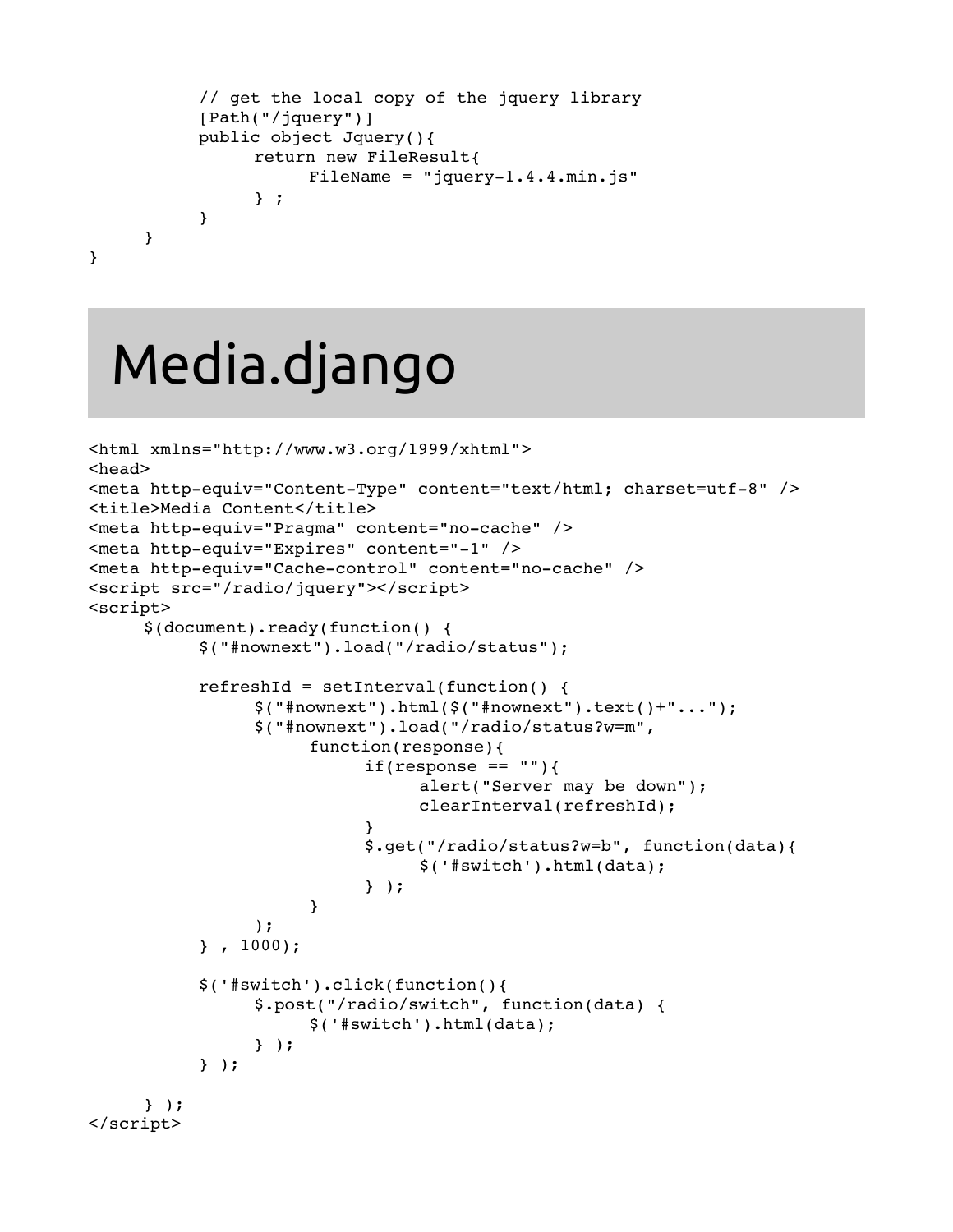```
<style>
     body{text-align: center;}
     #main_container{
           text-align:left;
           margin:20 auto;
           width: 300px;
     }
     div{margin: 10 0;}
     #nownext{
           color:#FECC0A;
           font-size:16px;}
     #switch{color:red;}
     #switch:hover{text-decoration:underline;}
</style>
</head>
<body>
<div id="main_container">
     <div id="datetime">Today is {{ Now }}</div>
     <div id="commands_container">
           Here you can control the local radio playout. \text{Br}/\text{>}Just take a look!
           <div id="nownext"></div>
           <div id="switch">
           { % if isPlaying %}
                stop
           { % else %}
                 play
            {8} endif {8}}
           \langlediv>\langlediv\rangle<div id="res"></div>
\langlediv></body>
</html>
```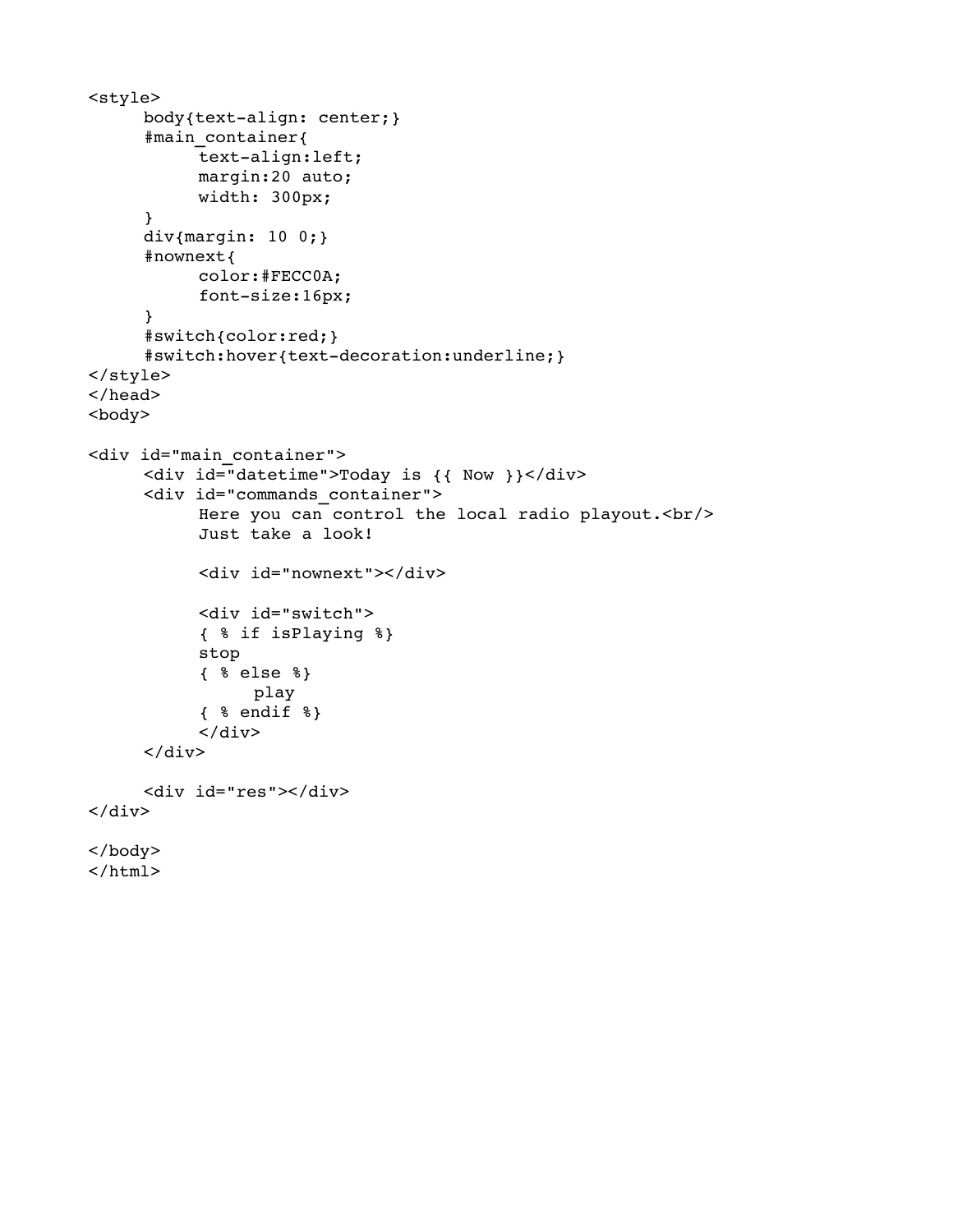# **3.6. Multicast**

#### **Objective**

In previous samples, streaming of multimedia data was always done using unicast connections. However, in many scenarios, using multicast streams can allow more users to enjoy the same multimedia resources by using the same limited amount of network resources.

The openBOXware framework supports multicast directly: a video stream via RTP can be generated in a matter of a couple of lines of code. The same multicast stream can then be received by another openBOXware instance or a common video player.

- **Streaming to a multicast enabled media target,**
- Writing an SDP file that describes the multicast stream and publishing via web server,
- **Playback using a common video player (VLC),**
- **Playback using openBOXware.**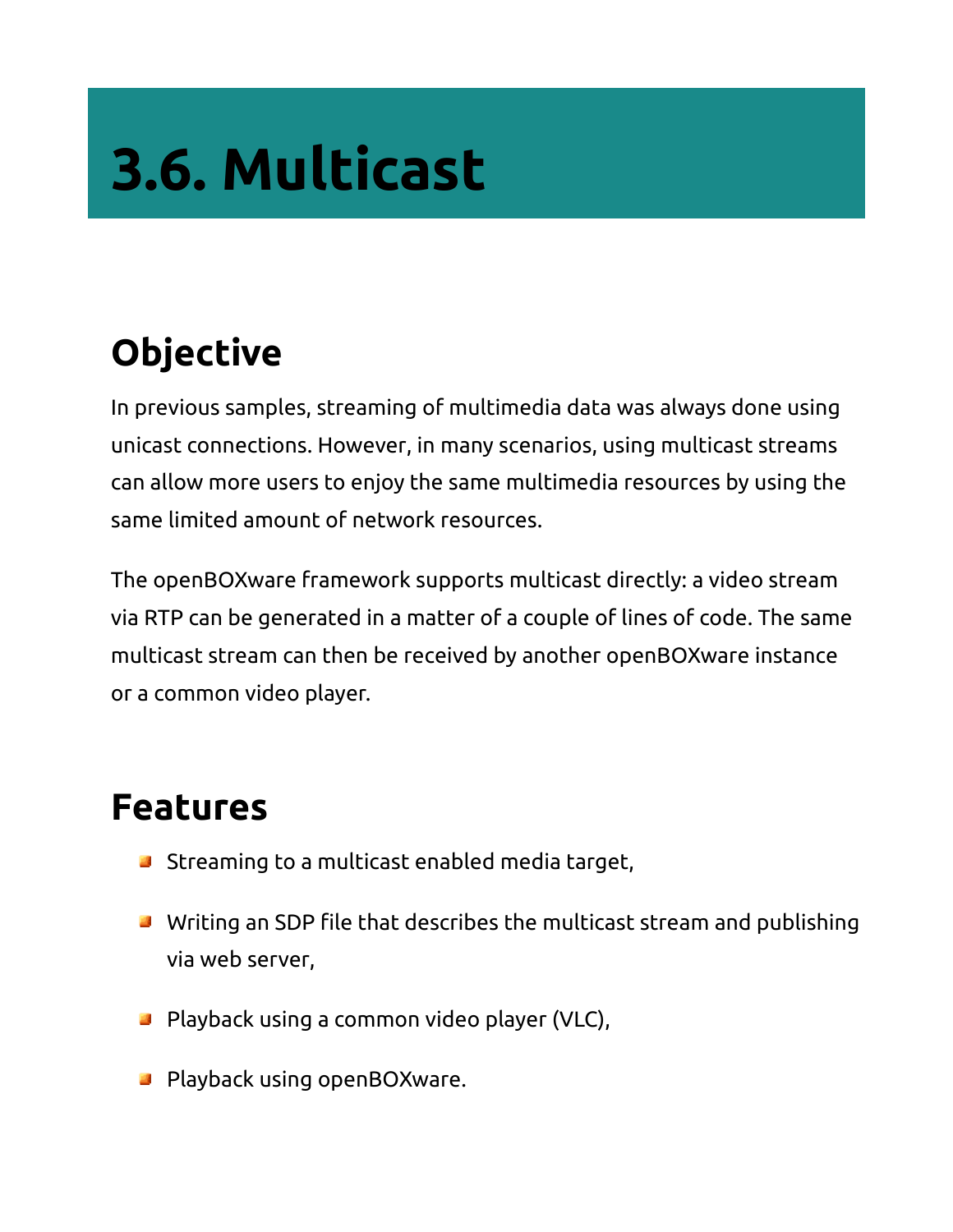### MulticastStreamerApp.cs

```
using System;
using OpenBoxWare.Interface;
using OpenBoxWare.Interface.Gui;
namespace PluginMulticastStreamer {
     public class MulticastStreamerApp : Application {
          public override void OnActivation(){
                this.GetContext().WebServer
                      .Register(typeof(MulticastController), "multicast");
           }
          public override void OnShutdown(){
                this.GetContext().WebServer
                      .Deregister(typeof(MulticastController));
          }
          public override bool SetupGui(GuiWidget container,
                                            GuiMode mode){
                return false;
           }
     }
}
```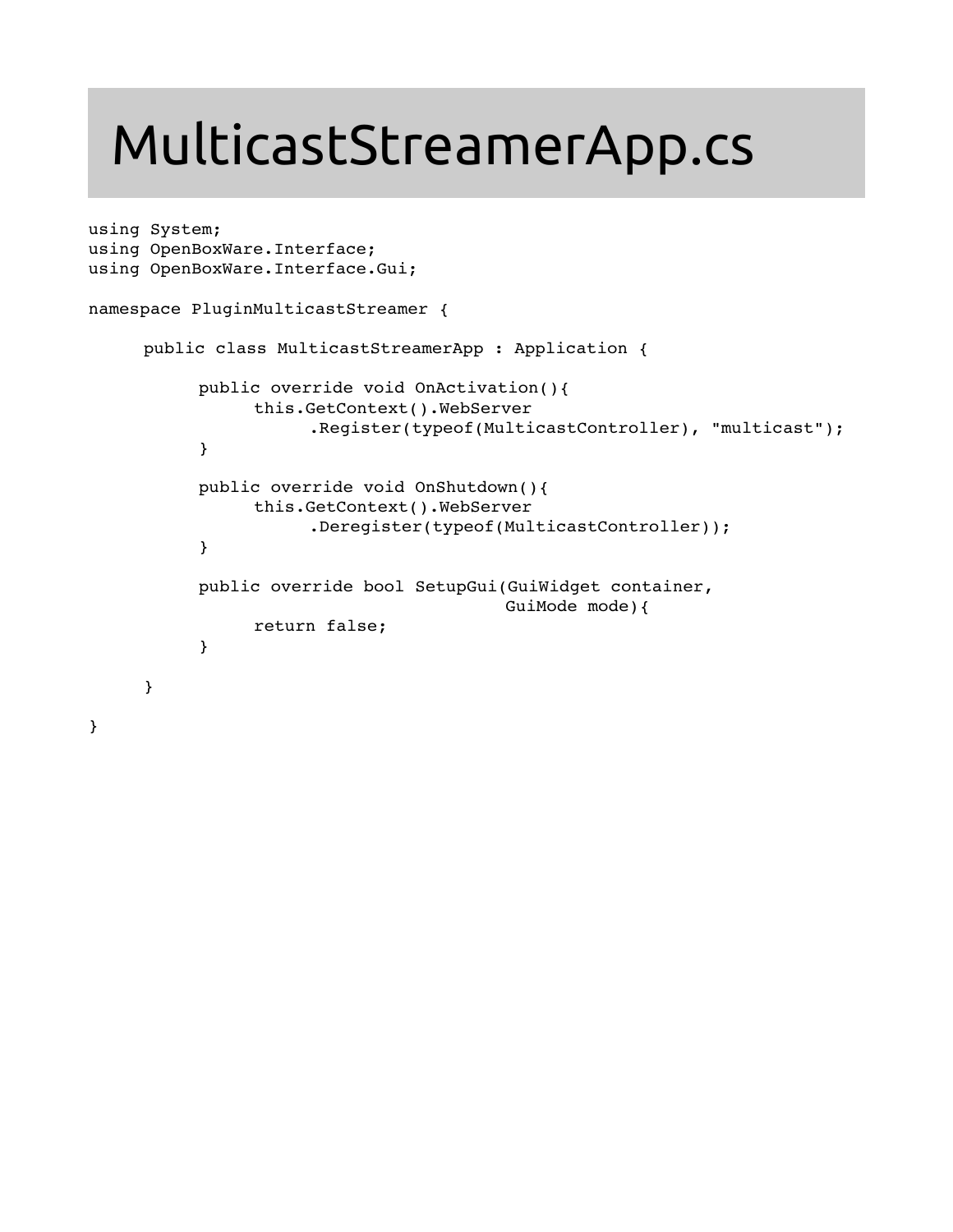### MulticastMediaTarget.cs

```
using System;
using OpenBoxWare.Interface;
using OpenBoxWare.Interface.MediaTargets;
using OpenBoxWare.Interface.MediaSinks;
namespace PluginMulticastStreamer {
     public class MulticastMediaTarget : MediaTarget {
          public override MuxingMediaTarget MuxingTarget {
                get {
                      return new MuxingMediaTarget(new RtpMediaSink {
                           VideoHostAddress = "232.0.0.1",
                           VideoPort = 6000,AudioHostAddress = "232.0.0.1",
                           AudioPort = 6002} , ContainerFormat.None);
                }
           }
          public override VideoMediaTarget VideoTarget {
                get {
                      return new VideoMediaTarget(null,
                                                   VideoEncoding.H264);
                }
           }
           public override AudioMediaTarget AudioTarget {
                get {
                      return new AudioMediaTarget(null,
                                                   AudioEncoding.Aac);
                }
           }
          public override string Name {
                get {
                      return "RTP to Multicast";
                }
           }
     }
```
}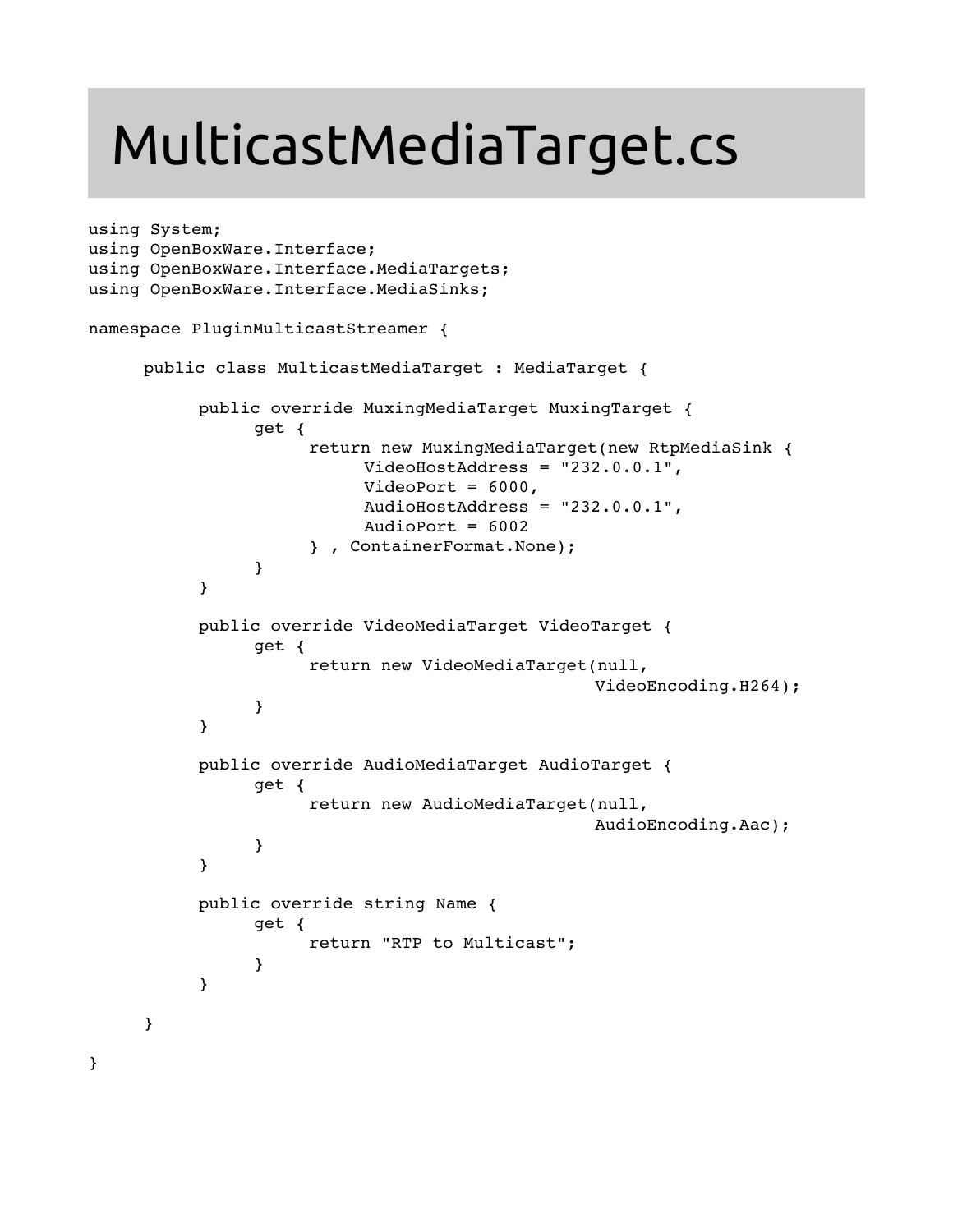### MulticastMediaSource.cs

```
using System;
using System.Collections.Generic;
using OpenBoxWare.Interface;
using OpenBoxWare.Interface.MediaResources;
namespace PluginMulticastStreamer {
     public class MulticastMediaSource : MediaSource {
          public override MediaSourceNode GetRootNode() {
                return new MulticastMediaSourceNode(this);
           }
          public override string Name {
                get {
                     return "Multicast group";
                }
           }
     }
     class MulticastMediaSourceNode : MediaSourceNode {
          MediaSource _parent;
          public MulticastMediaSourceNode(MediaSource parent){
                parent = parent;
           }
          public override string Name {
                get { return "Multicast node"; }
           }
          public override IEnumerable<MediaSourceNode> Children {
                get { return null; }
           }
          public override IEnumerable<MediaElement> MediaElements {
                get {
                      return new MediaElement[] {
                           new MediaElement(new SdpMediaResource {
                                Location = 
                                      "http://localhost:8080/multicast/"
                           }, MediaElementContent.Autodetect)
                      };
                }
           }
```